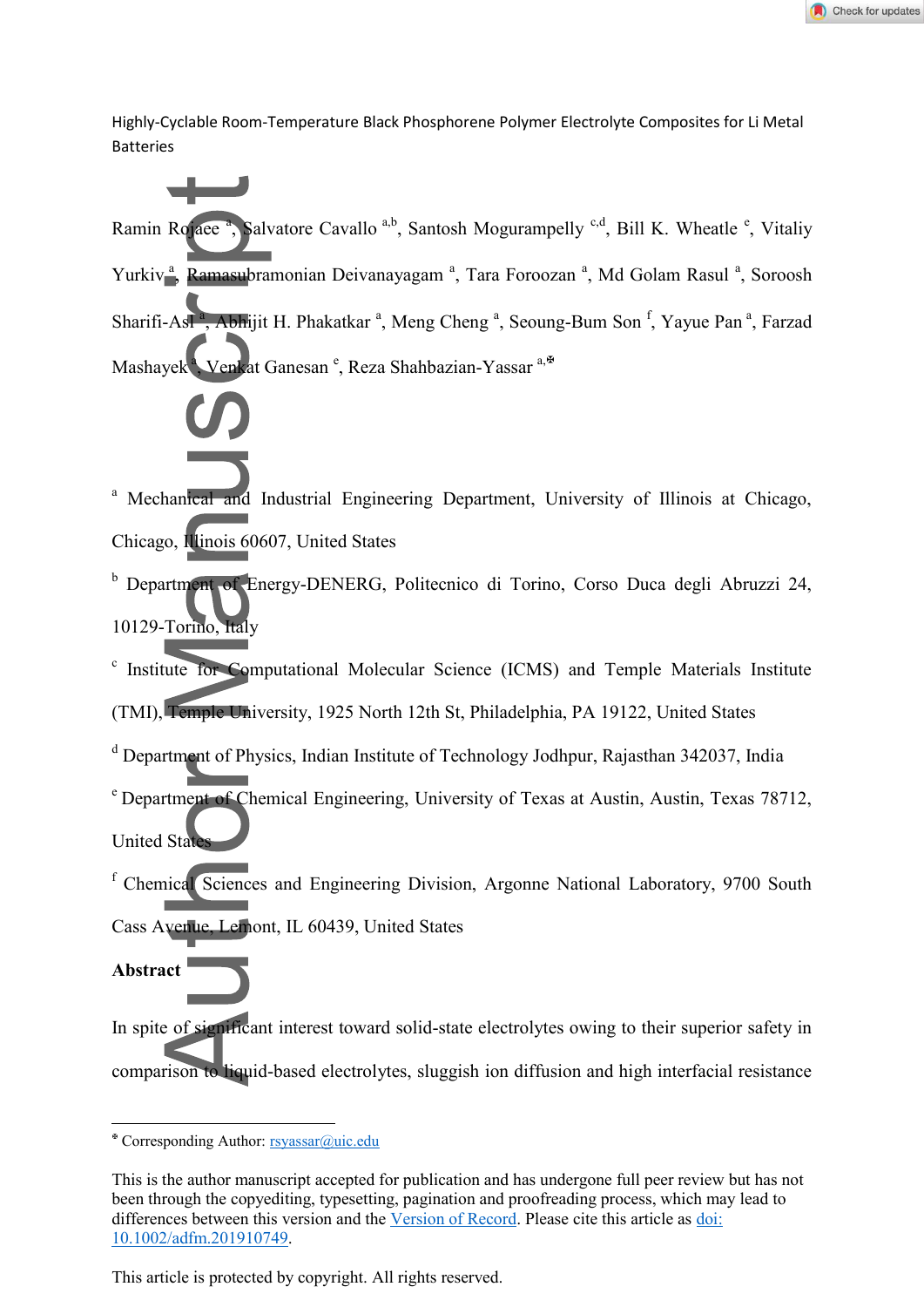limit their application in durable and high-power density batteries. Here, we report a novel quasi-solid Li<sup>+</sup> ion conductive nanocomposite polymer electrolyte containing black phosphorous (BP) nanosheets. The developed electrolyte was successfully cycled against Li metal (over 550 *h* eyeling) at 1  $mA.cm^{-2}$  at room temperature. The cycling overpotential dropped by 75*%* in comparison to BP-free polymer composite electrolyte indicating lower interfacial resistance at the electrode/electrolyte interfaces. Molecular dynamics (MD) simulations revealed that the coordination number of Li<sup>+</sup> ions around TFSI<sup>-</sup> pairs and ethylene oxide (EO) chains decreases at the Li metal/electrolyte interface, which facilitates the Li<sup>+</sup> transport through the polymer host. Density functional theory (DFT) calculations confirmed that the adsorption of the LiTFSI molecules at the BP surface leads to the weakening of N and Li atomic bonding and enhances the dissociation of Li<sup>+</sup> ions. This work offers a new potential mechanism to tune the bulk and interfacial ionic conductivity of solidstate electrolytes that may lead to a new generation of lithium polymer batteries with high ionic conduction kinetics and stable long-life cycling.

Keywords: polymer electrolytes, two-dimensional materials, black phosphorous nanosheets, lithium batteries

#### **1. Introduction**

Safe batteries with high energy and power density and long cycle life are strongly desirable to enable a new paradigm in the field of energy storage technologies. For decades, organicbased liquid electrolytes have been the primary choice for commercial Li<sup>+</sup> ion batteries. However, these electrolytes pose significant challenges in high energy density batteries due to flammability, dendritic lithium growth, and parasitic reactions<sup> $[1-4]$ </sup>. Solid-state electrolytes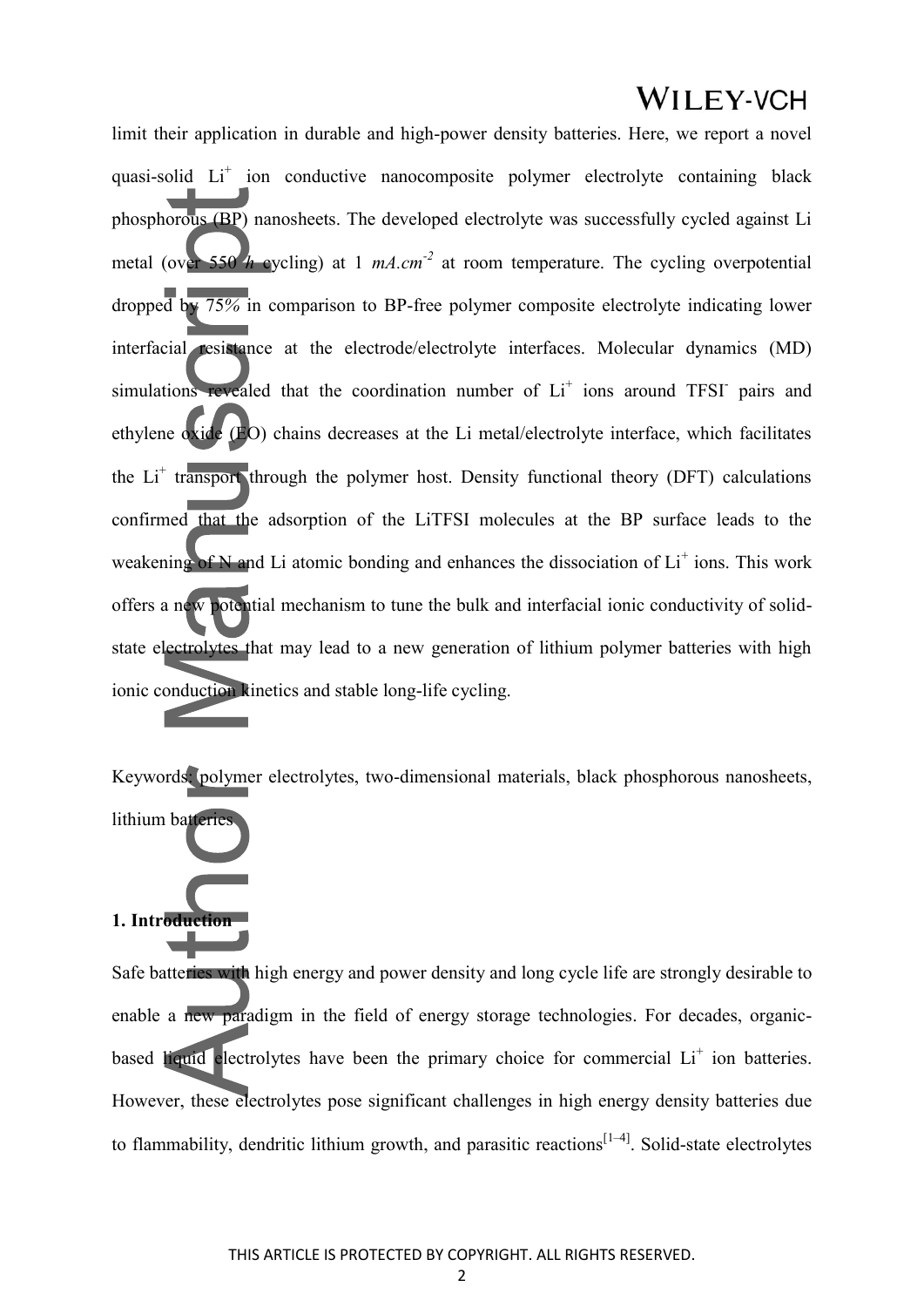offer new opportunities to enable Li metal electrodes as anode due to their high specific capacity of 3.86 *A.h.g<sup>-1</sup>* and low electronegative standard potential of -3.04  $V^{[5,6]}$ . Polymerbased solid-state electrolytes are great alternatives for liquid electrolytes that can potentially lead to flexible energy storage devices and provide light-weight battery packs [7–9]. However, low ionic conduction within the bulk polymers and across the electrode-polymer interfaces limits the rate of charge and discharging capabilities in polymer batteries<sup>[10,11]</sup>. Tremendous efforts have been made in improving the ionic conduction and enhancing the electrochemical performance of the lithium-polymer cells by adjusting chemical composition [12,13], modifying the molecular structures of the polymer backbone  $[14,15]$ , using hybrid solid/liquid electrolytes  $[16,17]$  and alignment of composite polymer electrolytes  $[18]$ . However, the slow electrochemical kinetics of solid-state electrolytes still limit their performance in Li-metal batteries (LMBs).

Over the past decade, there have been tremendous efforts to increase the ionic conductivity in polymer electrolytes. Creating composite polymer electrolytes (CPE) by using nanomaterial additives such as  $Al_2O_3$  <sup>[19,20]</sup>, TiO<sub>2</sub> <sup>[21,22]</sup>, SiO<sub>2</sub> <sup>[23,24]</sup>, and carbon nanotubes (CNT) <sup>[25]</sup> has been shown to be effective in improving the electrochemical performance by changing the crystallinity of the polymer backbone and increasing the dynamics of cations through intersegmental motions among the polymer chains. However, the low bulk ionic conductivity and the sluggish transport of  $Li<sup>+</sup>$  ions across the interfaces with electrodes still prove to be limiting factors.

Improvements in the molecular interactions of additives with the host polymer are key to boost the ionic conduction in polymer electrolyte. A recent report by Liu *et al.* <sup>[26]</sup> have shown that the addition of  $Li<sub>0.33</sub>La<sub>0.557</sub>TiO<sub>3</sub>$  (LLTO) nanowires in polyacrylonitrile (PAN) resulted in facile pathways for Li<sup>+</sup> ion conductivity on the surface of LLTO nanowires through the polymer matrix. In order to maximize the molecular interaction between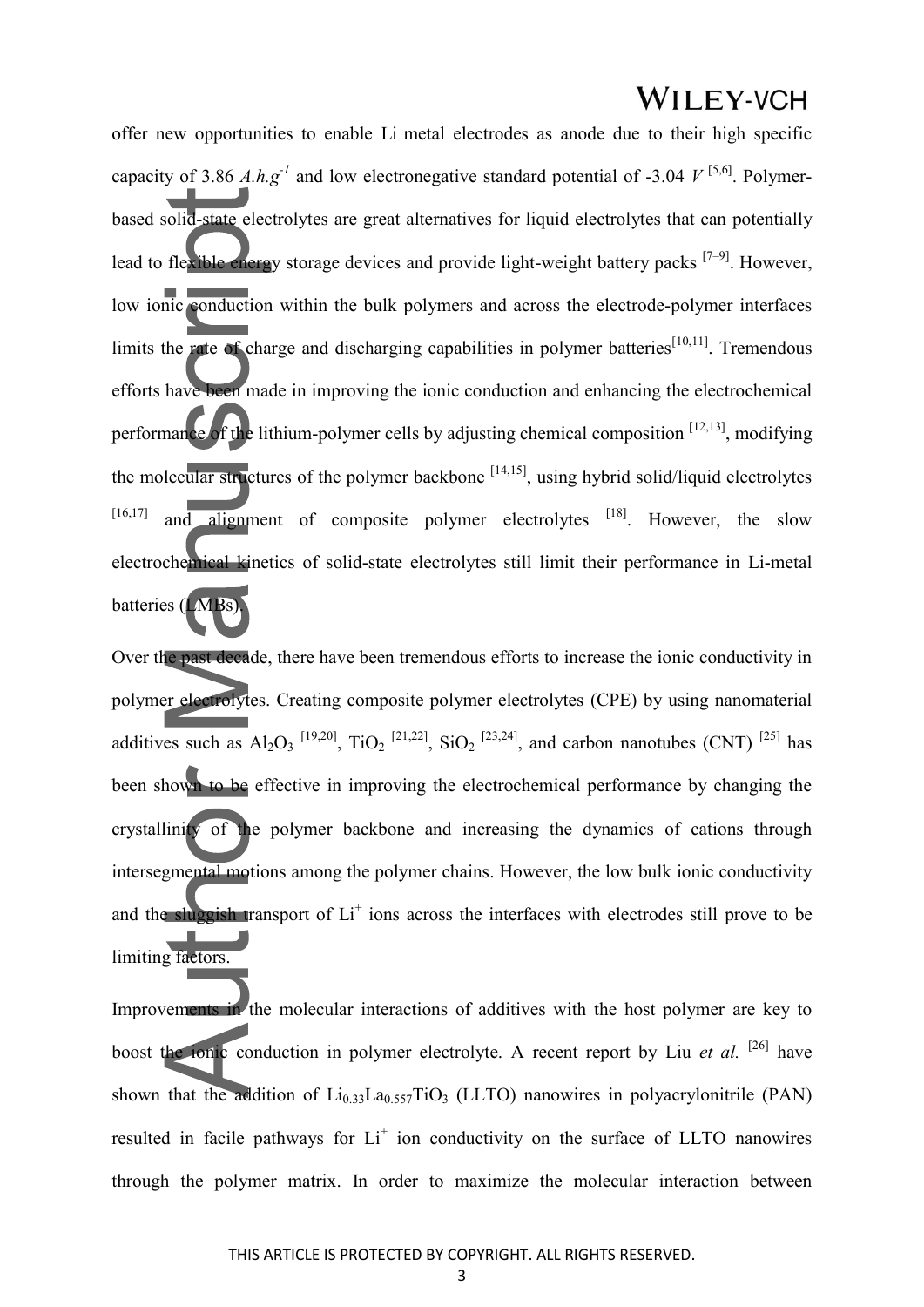nanofillers and the host polymer chains and to alter the strength of Li<sup>+</sup> binding with the neighboring anions, the addition of two-dimensional (2D) materials with the highest surface area offers promising opportunities. Interestingly, the utilization of two-dimensional materials in solid-state electrolytes has been scarce. Wu *et al.* <sup>[27]</sup> have shown that by adding 0.9 *wt.*  $\%$  **graphene** oxide (GO) nanosheets to polyacrylonitrile (PAN) the ionic conductivity can reach 1.1×10<sup>-4</sup> *S.cm*<sup>-*1*</sup> at 30 °C, which is one order of magnitude higher than that of the filler-free PAN polymer electrolyte. Yuan *et al.*[28] grafted GO nanosheets into poly(ethylene oxide) (PFO) and reported an ionic conduction as high as  $2 \times 10^{-5}$  *S.cm<sup>-1</sup>* at room temperature, but the areal capacity was low  $(-0.17 \text{ mA}h.cm^2)$ . Ye *et al.* <sup>[29]</sup> designed a PEO-based composite polymer electrolyte by using ionic liquid-functionalized graphene molecular brushes to achieve  $1.5 \times 10^{-4}$  *S.cm<sup>-1</sup>* at 60 °C. In another report, Shim *et al.* <sup>[30]</sup> produced a porous solid electrolyte membrane of poly(vinylidene fluoride-co-hexafluoropropylene) (P(VdF-co-HFP)) with functionalized boron nitride nanoflakes (BNNFs) to increase the uptake of liquid electrolyte. However, the major drawbacks of these polymer composites have been either the lack of room temperature high cycling performance or the utilization of flammable organic liquid electrolytes as one of the main constituents of their composite

In this report, we show for the first time that nanosheets of black phosphorous (BP) can induce high ionic conductivity at room-temperature in polymer electrolytes with modest cycling performance against Li metal and conventional cathodes. Recent efforts by the authors and others have shown that BP nanosheets have extraordinary low energy barrier for ion mobility along the  $[100]$  direction  $[31-33]$ . It was shown that the unique puckered structure of BP nanosheets provides anisotropic ion diffusion in zigzag edge, resulting in a highly selective ionic transport properties <sup>[32]</sup>. In the present work, it is shown that the incorporation of passivated BP nanosheets can effectively trap the anions, and therefore, reduce the

material.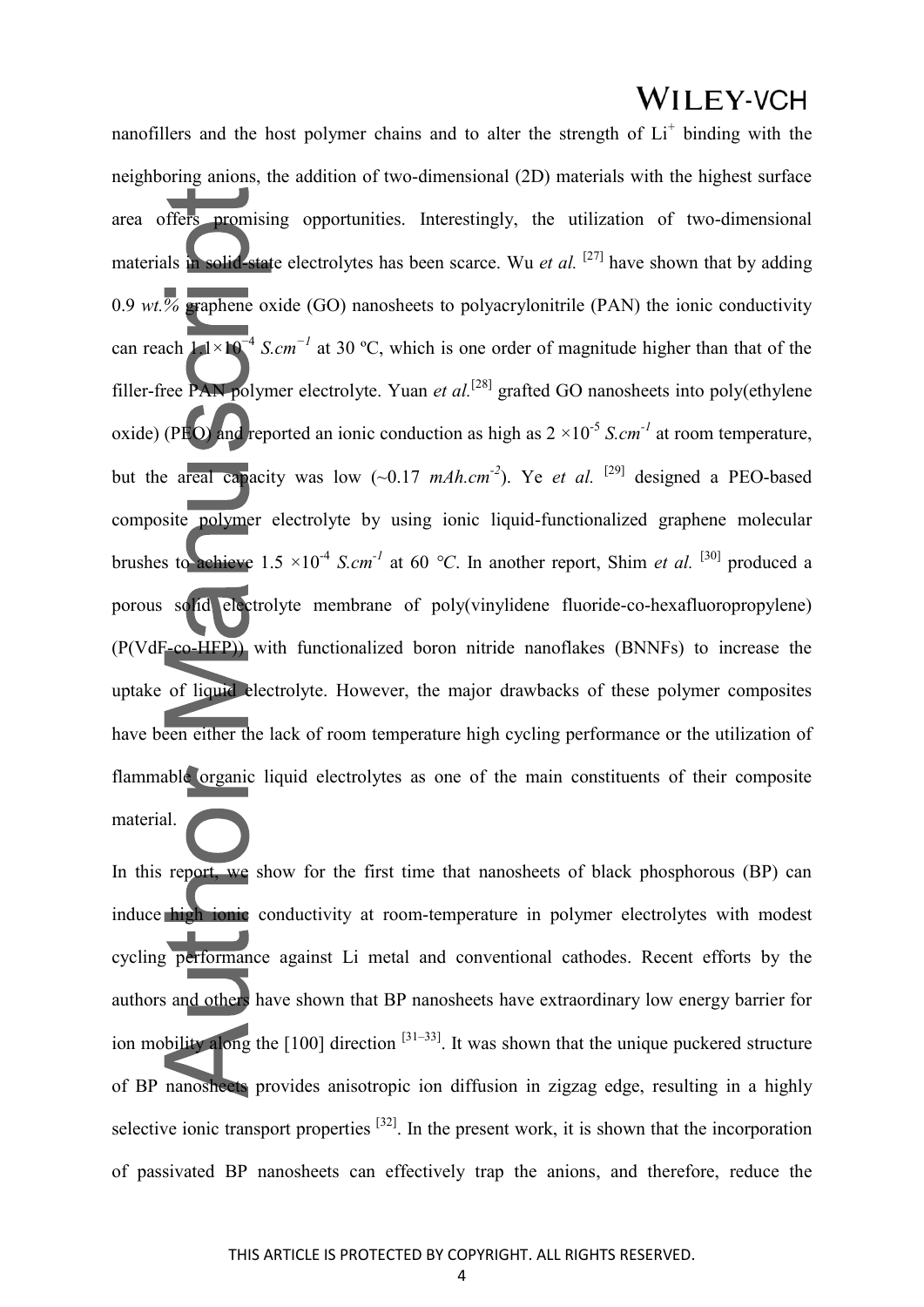coordination number of ethylene-oxide (EO) groups and TFSI anions around  $Li<sup>+</sup>$  ions within the composite polymer electrolyte (CPE). The adsorption of the LiTFSI molecules at the BP surface weakens the bond length of N and Li atoms and, therefore, promotes the dissociation of Li<sup>+</sup> ions from the lithium salt. This work demonstrates that the designed CPE delivers high Li<sup>+</sup> ion conductivity comparable to organic liquid electrolytes. Lower overpotential in these composite electrolytes is correlated to availability of undercoordinated  $Li<sup>+</sup>$  ions close to the interface with Li metal. Additionally, the long-term stability of the CPE is improved for over 550 *h* cycling against Li||Li electrodes and demonstrated a great rate performance of up to 3C at room temperature against Li||LFP electrodes.

#### **2. Composite polymer electrolyte synthesis and characterization**

The semi-conductive nature of BP nanosheets could be a potential impediment to their use in battery applications  $[34]$ . As such, the first step in designing BP nanosheets composite electrolyte is to ensure that these nanosheets are electronically insulating to prevent the short circuit of battery [35,36]. The band gap of BP nanosheets is thickness dependent, and monolayer BP nanosheet has a direct band gap of ca. 2.0 *eV* comparing to bulk BP with the value of ca.  $0.34 \text{ eV}^{[37]}$ . Therefore, different methods to tune the band gap and passivation of BP nanosheets were explored. Ryder *et al.*<sup>[38]</sup> performed covalent aryl diazonium functionalization of exfoliated BP nanosheets. They have shown that this chemical process forms phosphorus-carbon bonds and produces passivated BP flakes. Controlled passivation of BP nanosheets was also reported in other articles  $[39-42]$ . Kuntz *et al.*  $[43]$  used high purity O<sub>2</sub> and H2O to provide site selectivity for oxide and hydroxide formation on basal surface and edge sites of BP nanosheets. Therefore, controlled passivation plays a significant role to keep the integrity of BP nanosheets crystal structure and corresponding properties simultaneously. Ding *et al.* [44] performed molecular dynamic (MD) simulation to study the stable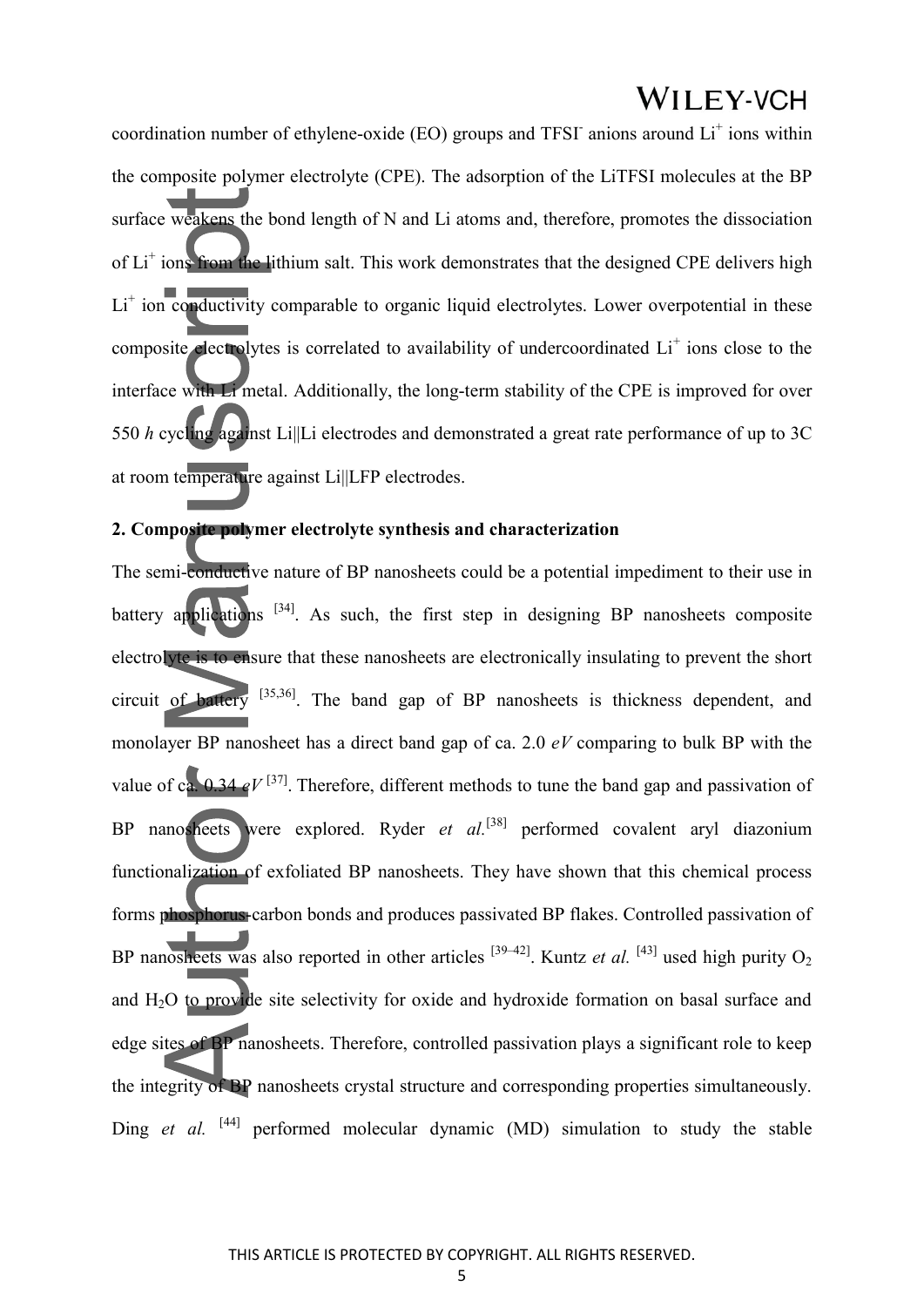configurations of BP nanosheets after passivation. They have shown that different arrangements of oxygen atoms and hydroxyl groups on BP can tune the band gap.

In the present work, controlled passivation of BP nanosheets was performed to improve the structural stability of the BP nanosheets upon exposure to other chemical components and increase their corresponding band gap up to 4.3-8.6  $eV^{[41,43]}$ . Figure 1(a) and Figure S1 show the transmission electron microscopy (TEM), corresponding EDS spectrum and atomic force microscopy (AFM) images of the exfoliated BP nanosheets demonstrating that the nanosheets of over ca. 200 *nm* in lateral size and thickness of 1-8 nm were achieved. The authors believe that the large effective surface area of the BP additives enhance the interactions with Li salt and increase the  $Li<sup>+</sup>$  ions transport. X-ray photon spectroscopy (XPS) was used to study the structural integrity of the BP before and after passivation (Figure 1(b) and 1(c)). The presence of Au and Sn in the overall survey of BP crystal is mainly due to the manufacturing processes which uses Au/Sn alloy and it is not present after the BP is exfoliated  $[45]$  (Figure 1(b)). In addition, the Si contamination is also detected in the BP crystal which disappears after the exfoliation. The signal for C is mainly related to the contamination from sample holder and atmosphere. The chemical state of pristine and passivated BP nanosheets was probed with core-level O1s and P2p. The core electron binding energies of phosphorus 2p electrons is shown in Figure 1(c). The results presented in Figure 1(c) indicate a doublet peak at ∼128 *eV*, which can be deconvoluted into two binding energy signals  $P2p_{3/2}$  and  $P2p_{1/2}$  at 127.8 *eV* and 128.6 *eV* in BP crystal respectively. These peaks are respectively shifted to 127.7 *eV* and 128.4 *eV* with the exfoliation of BP, owing to the partial charge accumulation of nonconductive surface. Moreover, O1s signals are centered at 529.7 and 529.4 *eV* in BP crystal and passivated BP spectra in Figure 1(c), respectively. The passivated BP induces an explicit shoulder at 531 *eV,* suggesting the surface oxidation of the BP with multiple bonding states of dangling and bridging oxygen bonds compared to that of bulk crystal. Furthermore, the P2p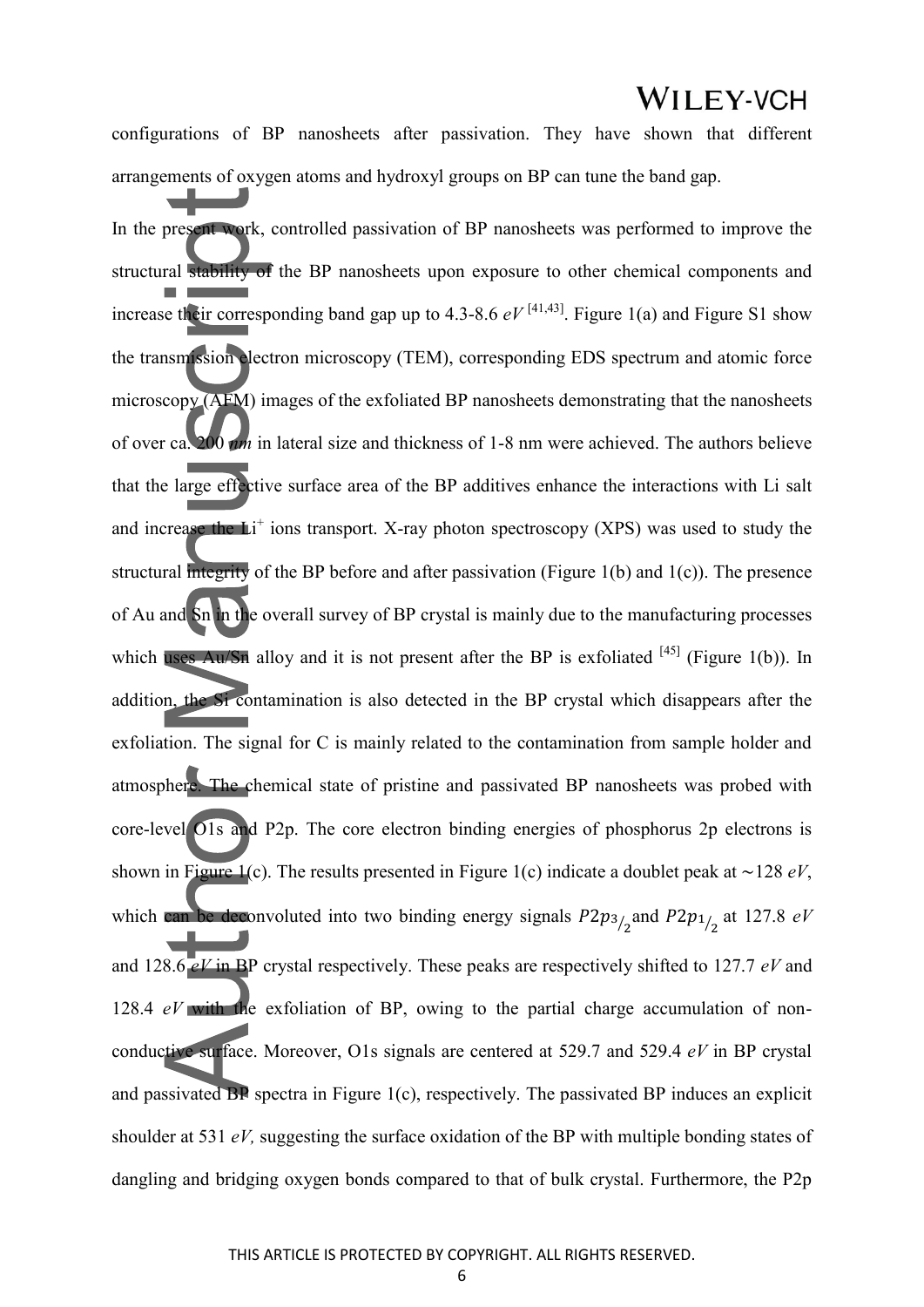doublet of the passivated BP, which is exposed to  $H<sub>2</sub>O$  oxidant agent, is resembling the 2p peak signals of passivated BP nanosheets and suggests their structural integrity <sup>[46,47]</sup>.

A sample illustration of the synthesis procedure for BP/CPE is shown in Figure 1(d). Ternary polymer electrolyte containing poly(ethylene oxide) (PEO)/ glycol dimethyl ether (TEGDME)/1-Ethyl-2,3-dimethylimidazolium bis(trifluoromethylsulfonyl)imide (EMIM-TFSI) and lithium bis(trifluoromethanesulfonyl)imid (Li-TFSI) as lithium salt and passivated BP nanosheets was developed in this study. Different concentrations of passivated BP nanosheets have been used in the synthesis of nanocomposite polymer electrolyte. The samples are labeled as CPE-0P for polymer with no BP, and CPE-0.05P, CPE-0.1P, CPE-0.5P, CPE-1P, CPE-2P for 0.05, 0.1, 0.5, 1, 2 *wt.%* of passivated BP nanosheets additives, respectively. Elemental mapping of C, F, O, S, and P is shown in Figure 1(e). The composition distribution of carbon (C) atoms primarily arises from the ethylene oxide groups of the polymer backbone. Similarly, the density maps of fluorine (F) and sulfur (S) indicate a uniform distribution of their two sources of the 1-Ethyl-3-methylimidazolium bis(trifluoromethylsulfonyl)imide (EMIM-TFSI) and Lithium bis(trifluoromethanesulfonyl)imide (Li-TFSI) salts. Finally, the phosphorus (P) density map is a result of the passivated BP nanosheets additives and oxygen (O) is a common element in all the electrolyte components which are equally distributed throughout the sample, indicating that the nanocomposite electrolyte is homogenously synthesized.

## H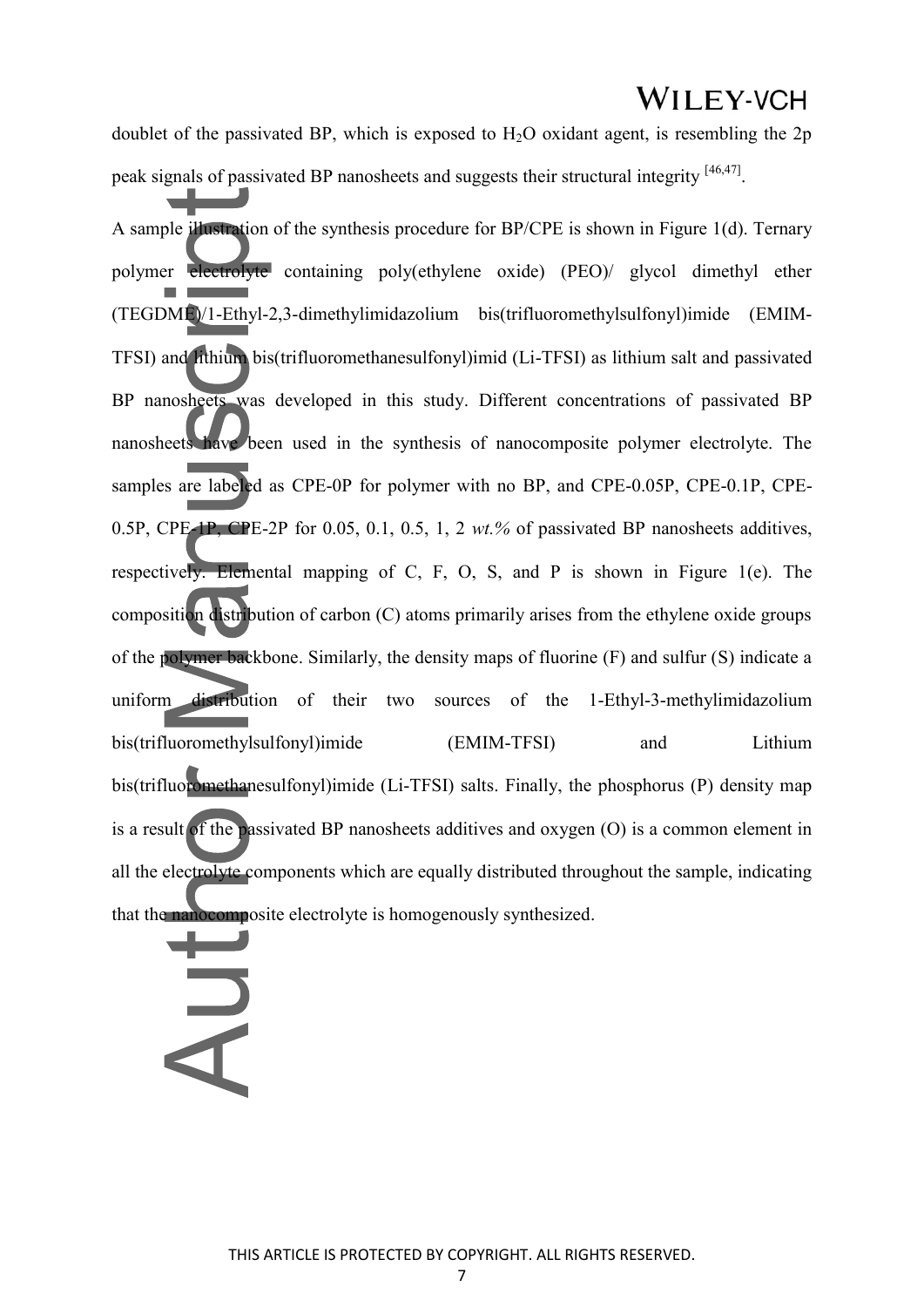

**Figure 1. Preparation of the nanocomposite polymer electrolyte with passivated BP nanosheets additive. (a)** TEM micrograph of the BP nanosheets, (b) Survey XPS spectra and, (c) High-resolution XPS spectra of the P 2p and O 1s signals of the pristine BP crystal and passivated BP nanosheets, (d) Overall synthesis procedure. Inset: Photograph of the developed electrolytes. From left to right: CPE-0P (no additive), and nanocomposite polymer electrolytes with 0.05, 0.1, 0.5, 1, 2 *wt.%* of passivated BP nanosheets, (e) SEM image of the 0.5 *wt.%* with the corresponding EDS mapping.

#### **3. Electrochemical evaluation**

The first step was to quantify the optimum concentration of passivated BP nanosheets in the polymer host. Figure S2 shows the ionic conductivity of the CPEs with different concentrations of passivated BP nanosheets. The highest ionic conductivity occurs in CPE-0.5P. Interestingly, the value of the ionic conductivity drops down to  $8.1 \times 10^{-4}$  *S.cm<sup>-1</sup>* at 25 *°C* upon adding 1 *wt.%* or higher quantity of passivated BP nanosheets into the electrolyte which is likely due to agglomeration of passivated BP nanosheets through the polymer host. This behavior was also observed in other composite electrolytes where optimum amount of organic/inorganic additives are needed to improve the ionic conductivity beyond which the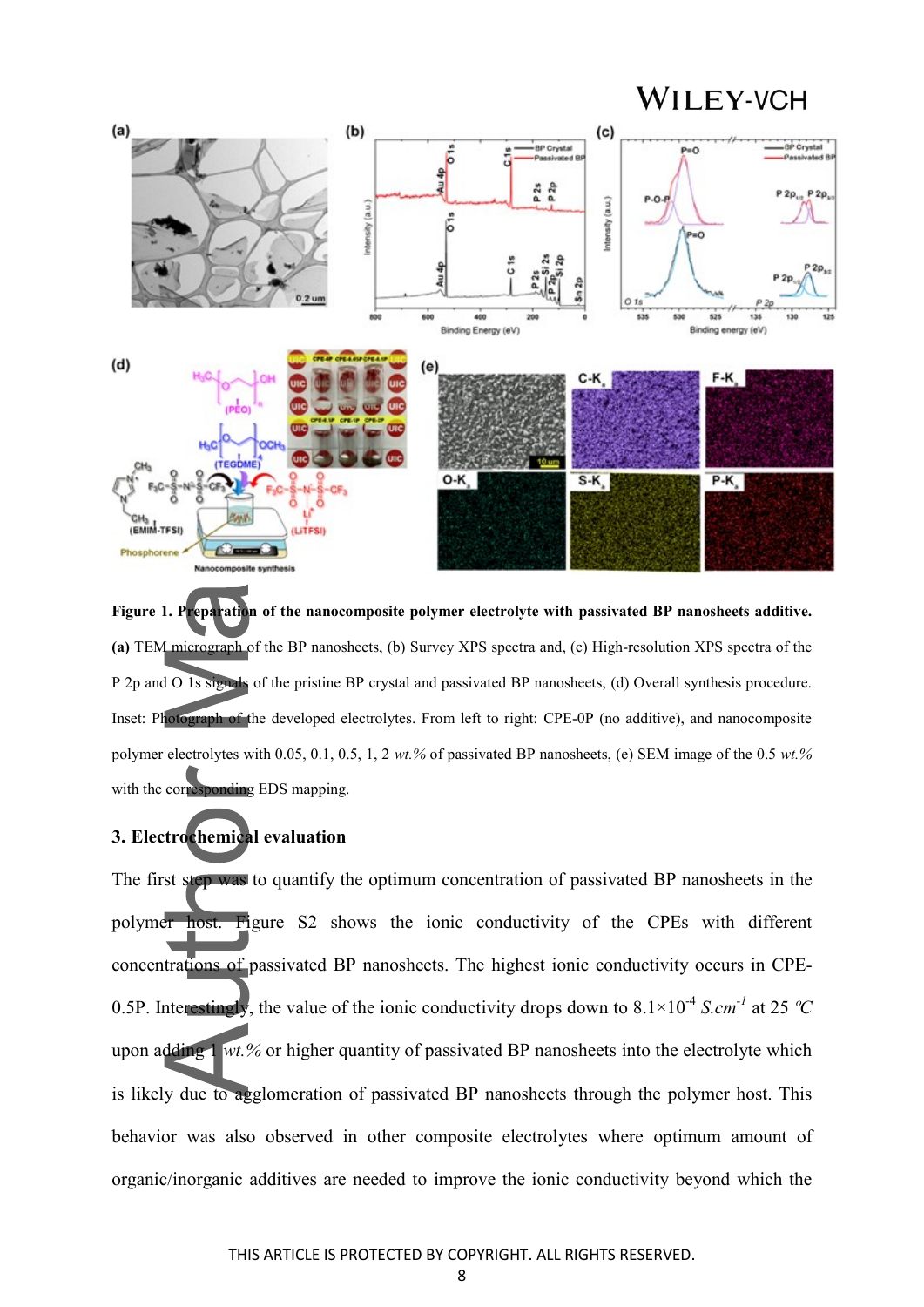performance drops [48–50]. In the next section we showed that the rheological behavior of the samples can explain the optimum ionic conductivity due slight increase in shear modulus of the CPE-1P polymer electrolyte. Other possibilities for having an optimum value of ionic conductivity could be possibly due to higher concentration of electrolyte additives. This phenomenon can lead to aggregation of passivated BP nanosheets, resulting excessive number of immobilizing anions. The aggregation behavior of inorganic and organic electrolyte additives has also been reported before <sup>[51–54]</sup>. For example, Yuan *et al.*<sup>[28]</sup> developed a PEO-based solid polymer electrolyte with graphene oxide nanosheet additives for Li<sup>+</sup> ion batteries. A significant reduction of tensile strength and ionic conductivity was observed upon adding  $> 1$  *wt.%* of graphene oxide additives. The aggregation of graphene oxide additives was related to be due to their close proximity and high tendency to reduce surface energy  $[28]$ . Similar observation was reported by Polu *et al.* [55] who studied the effect of TiO2 nanoparticles on structural, thermal, mechanical and ionic conductivity of PEO-based solid polymer electrolyte. They showed that when  $TiO<sub>2</sub>$  content was increased  $> 8$  *wt.%*, the ionic conductivity decreased from the maximum value. This behavior was attributed to the  $TiO<sub>2</sub>$  aggregation and reduction its miscibility in the polymer matrix <sup>[55]</sup>. While TEM imaging of phosphorene nanosheets distribution in gel polymer electrolytes containing salts and ionic liquid would be challenging due to beam sensitivity, future cryogenic-TEM studies or other imaging techniques can be pursued to study the possible agglomeration of BP in polymer electrolytes at certain concentrations. Therefore, CPE-0.5P was chosen as the optimal concentration of passivated BP nanosheets and was compared to CPE-0.1P as a demonstration of low ion conductivity electrolytes. Both electrolytes were compared to CPE-0P for further electrochemical studies. Figure 2(a) shows the ionic conductivity of the CPE-0P, CPE-0.1P, and CPE-0.5P electrolytes as a function of temperature and their corresponding Nyquist plots at 25 *ºC*. Our data analysis pointed out that the ionic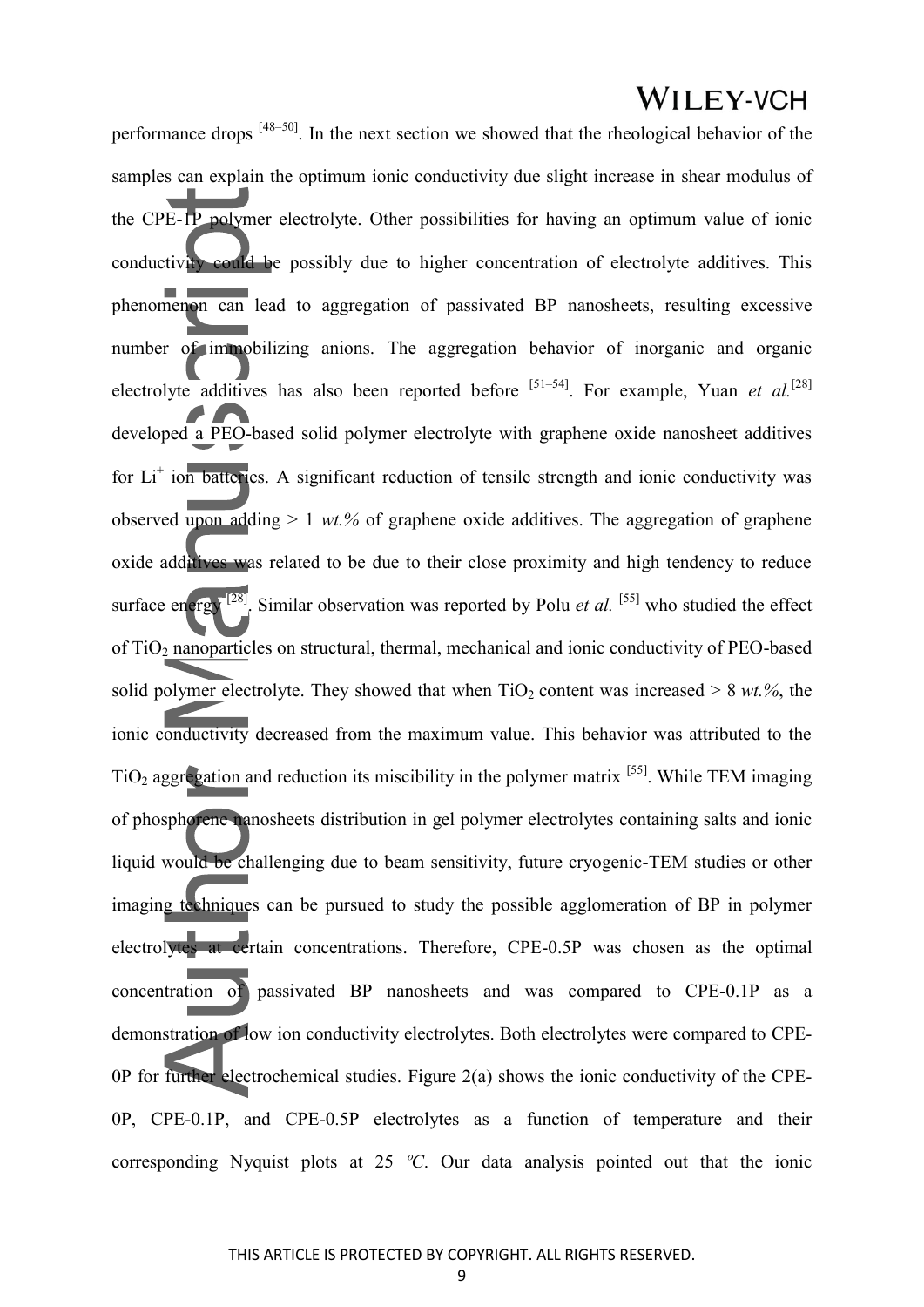conductivity has increased from  $5.9 \times 10^{-4}$  *S.cm<sup>-1</sup>* in CPE-0P to  $1.2 \times 10^{-3}$  *S.cm<sup>-1</sup>* and  $2.4 \times 10^{-3}$ *S.cm<sup>-1</sup>* in CPE-0.1P and CPE-0.5P composites, respectively. This improvement in ionic conductivity suggests that the addition of passivated BP nanosheets facilitates  $Li<sup>+</sup>$  ion transport through the polymeric network during charge/discharge processes. Considering Arrhenius plots in Figure S3, one can measure the activation energy of the  $Li<sup>+</sup>$  ions transport through polymer electrolytes  $[24,56]$ . Figure S3 demonstrates a deflection in the slope of the graphs. This deflection indicates the phase transformation from solid state to viscous gel <sup>[57,58]</sup>. Therefore, two values of activation energies ( $E_a$ ,  $E'_a$ ) were calculated and summarized in Table S1. As shown in Table S1, activation energy at -5 to 25  $\degree$ C (E<sub>a</sub>) decreases from ca. 0.57 *eV* in CPE-0P to ca. 0.42 *eV* after adding BP additives (CPE-0.1P, CPE-0.5P). This indicates that BP additives can effectively lower the activation energy of  $Li<sup>+</sup>$  ions transport by ca. 25 *%*. Activation energy is even lower for CPE-0.5P at the temperature range of 35 to 65 *ºC*  $(E_{a, CPE-0.5P}^{'} \sim 0.26 \ eV)$  rather than CPE-0.1P and CPE-0P with the values of about 0.29 *eV*. The lower activation energy at higher temperature is due to the lower ionic resistance in the electrolyte and the electrode/electrolyte interface. These values are in agreement with other reports [58,59] .

Investigation of electrochemical stability window (ESW) of the developed electrolytes provides good information about the oxidative electrochemical stability of electrolytes over a determined voltage range  $[29]$ . As shown in Figure 2(b), the onset of change in current appears at about  $5\sqrt{V}$  (vs. Li/Li<sup>+</sup>) and then a significant peak emerges at about 5.5 *V* (vs. Li/Li<sup>+</sup>). This is a clear indication of the oxidative degradation of the polymer network  $[60,61]$ . Meaning that, all developed electrolytes have good electrochemical stability up to 5  $V$  (vs. Li/Li<sup>+</sup>). This is considerably sufficient to guarantee the safe operation of almost all lithium ion battery chemistries. It should be noted that there is a minor current peak starting at about 4.1 *V* vs. Li/Li<sup>+</sup>. The electrical current attributed to this behavior is as high as  $0.015$  *mA* and is about 1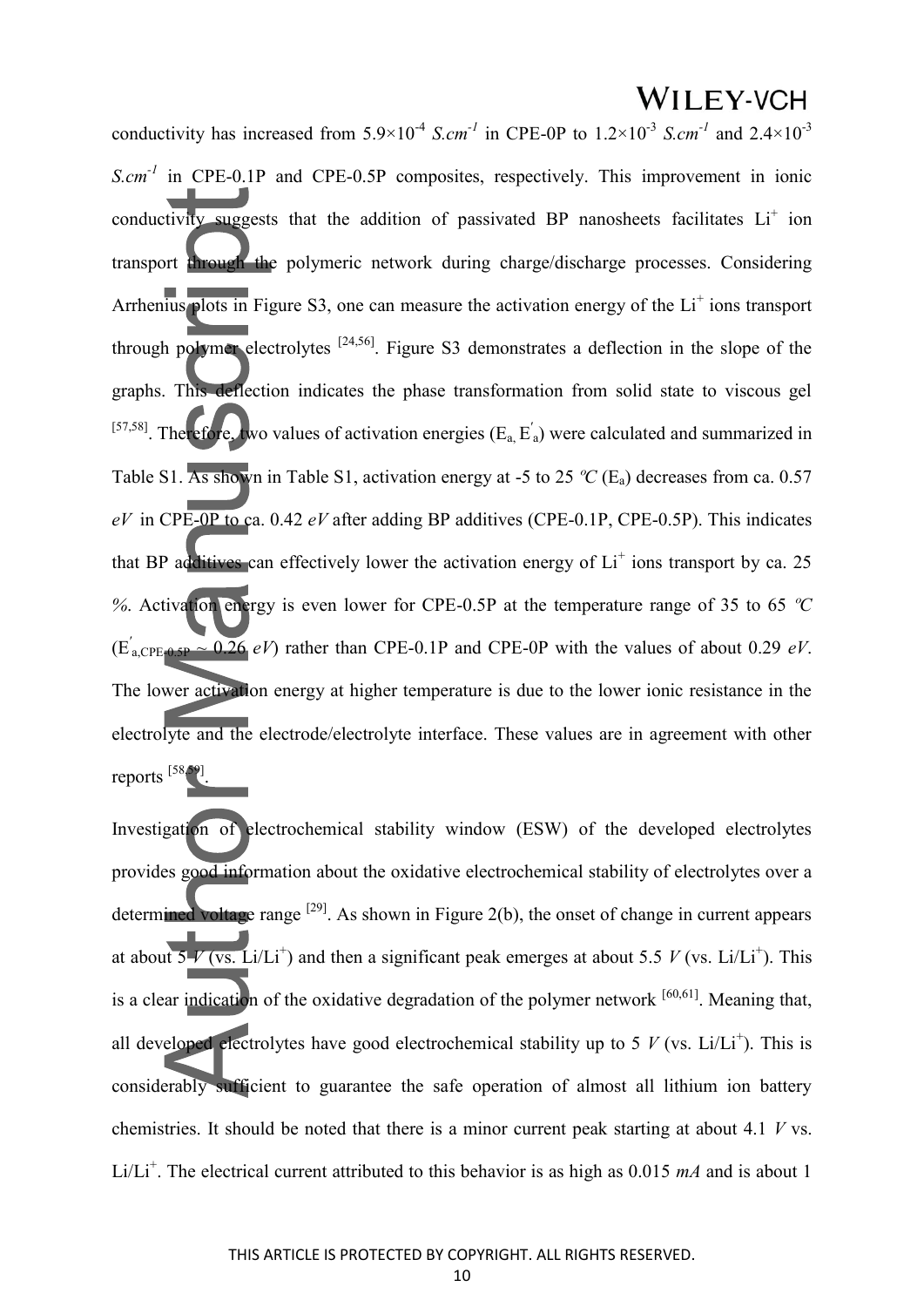% of the maximum current that occurs at about 5.5  $V$  vs. Li/Li<sup>+</sup>. This phenomenon could be due to electrolysis of trace humidity in the system which could be trapped into the electrolyte during synthesis and assembly. It is known that water electrolysis occurs at  $\sim$ +1.23 *V* vs. standard hydrogen electrode (SHE) <sup>[62]</sup>. Considering that standard electrode potential of Li oxidation/reduction is  $\sim$  -3.02 *V* vs. SHE <sup>[63]</sup>, the water electrolysis happens to be  $\sim$  +4.25 *V* vs. Li/ $Li<sup>+</sup>$  and agrees with our observation. Similar observation was reported at about 4.3-4.6 *V* vs. Li/ $\overline{Li^+}$ , which is ascribed to the electrolysis of remainder of trace trapped humidity in the system  $\begin{bmatrix} 64,65 \end{bmatrix}$ . This wide ESW allows efficient charge transfer without limiting the cell voltage which allows delivering higher specific energy densities [66–68]. Interestingly, the peak area decreases after adding BP nanosheets. This could be a consequence of less aggressive decomposition reactions which may spike at higher voltages. This observation is in agreement with reports of Xi *et al.* <sup>[69]</sup> and Hu *et al.* <sup>[70]</sup> where the addition of mesoporous nanosheets to polymer networks was shown to exhibit excellent electrochemical stability. It is worth noting that ESW of the polymer electrolyte is closely related to chemical and morphological aspects of the host polymer. Armand <sup>[71]</sup> showed that in general, the limited ESW is due to degradation of polymer chains and decomposition of the anion in the electrolyte. However, the value of ESW is affected by different interactions between the polymer chains, lithium salts and other electrolyte additives [72,73]. Using different Li-salt chemistries, and electrolyte additives can immobilize and electrochemically inactivate the negative charges, which leads to an increased value of electrochemical stability. Zhu *et al.* [52] reported a high ESW of up to 5.4 *V vs. Li/Li*<sup>+</sup> with PEO@nano-SiO<sub>2</sub> composite polymer electrolyte. This behavior was explained by anions absorption by  $SiO<sub>2</sub>$  nanoparticles to decrease their deposition at the cathode side and increasing the polymer oxidation resistance. Similar study has been performed by Park *et al.*  $[74]$ , which demonstrated that the difference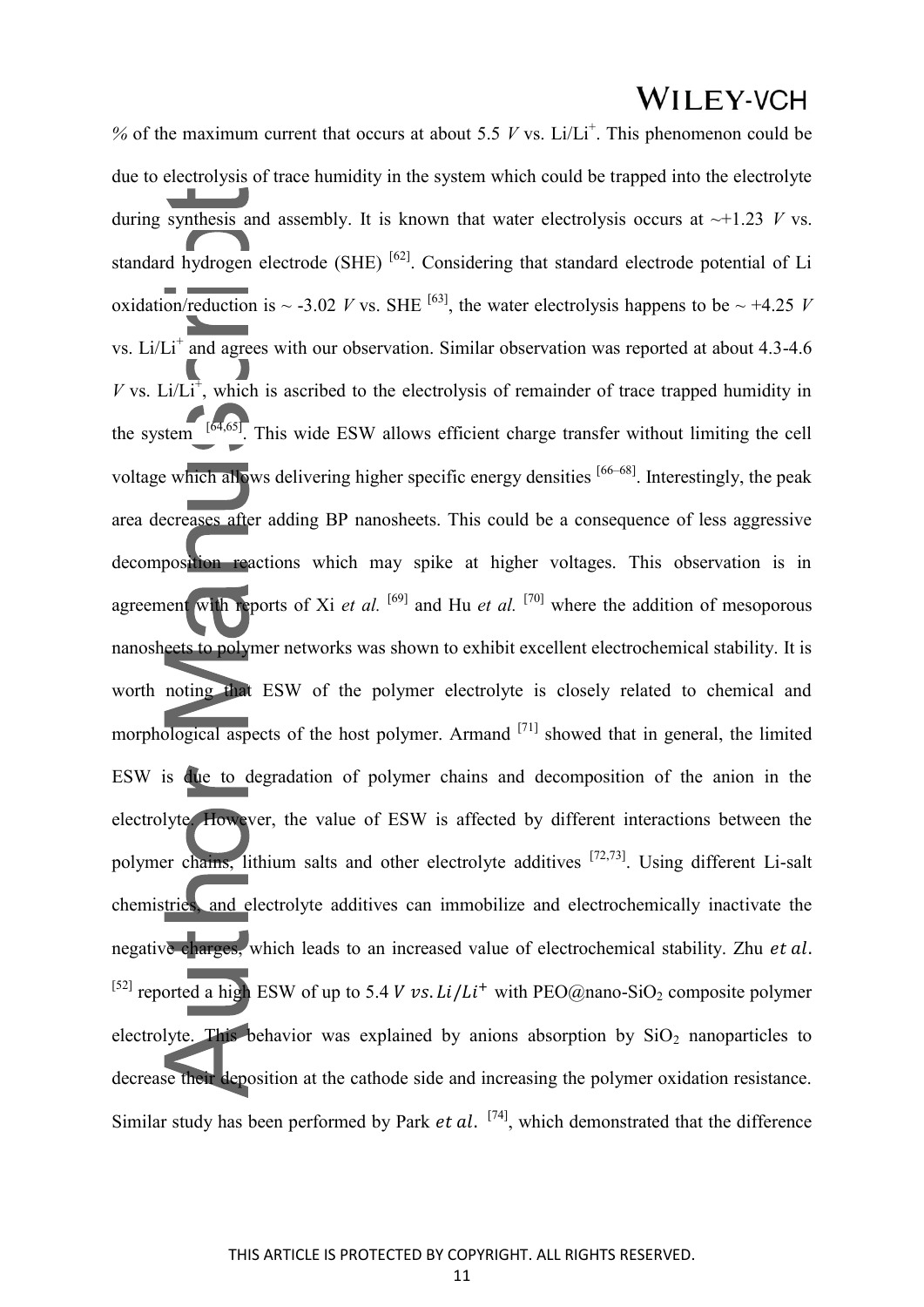of surface group arrangements of  $A<sub>1</sub>, O<sub>3</sub>$  additive to PEO can change the ESW of the composite electrolyte and reach the value of ca. 5  $V$  vs.  $Li/Li^{+}$ .

In order to study the effect of BP nanosheets on the polymer electrolyte in more details, the transference number was measured through electrochemical techniques [75,76]. Transference number shows the fraction of the Li<sup>+</sup> ion motions through the electrolyte in a media containing high concentrations of anions and cations. Therefore, measuring and monitoring this value is a very important factor in developing new electrolytes  $[77-79]$ . As shown in Figures S4-S6 and Table S2, the transference number of the polymer composite increases from 0.18 for CPE-0P to 0.32 for CPE-0.5P. Therefore, the incorporation of BP nanosheets can effectively increase the  $Li<sup>+</sup>$  ion motion through the electrolyte and improves the electrochemical properties. However, it should be noted that other ionic species may participate in ion conduction properties besides Li<sup>+</sup> ions and limit transference number. However, the authors believe that there is still a room to address this challenge and improve the  $Li^+$  ions transport.

In addition to other electrochemical tests, confirming that the electrical conductivity (EC) is considerably lower compared to ionic conductivity is one of the fundamental requirements of an electrolyte. To confirm that the addition of passivated BP nanosheets does not introduce adverse effects on the insulative nature of the polymer network  $[35,36]$ , the representative EC plots with polarization voltage of 1 *V* are displayed in Figure 2(c). Electrical conductivity of the developed electrolytes has been performed by DC polarization tests for the symmetric stainless-steel 316L blocking electrodes. The calculated EC for CPE-0P, CPE-0.1P, and CPE-0.5P recorded as  $7 \times 10^{-9}$ ,  $3 \times 10^{-9}$ , and  $2 \times 10^{-9}$  S.cm<sup>-1</sup>. This test was also repeated with 5 *mV* applied potential to minimize the effect of voltage perturbation to the electrolyte (Figure S7 and Table S3). Both sets of results confirm that the electrical conductivity of the samples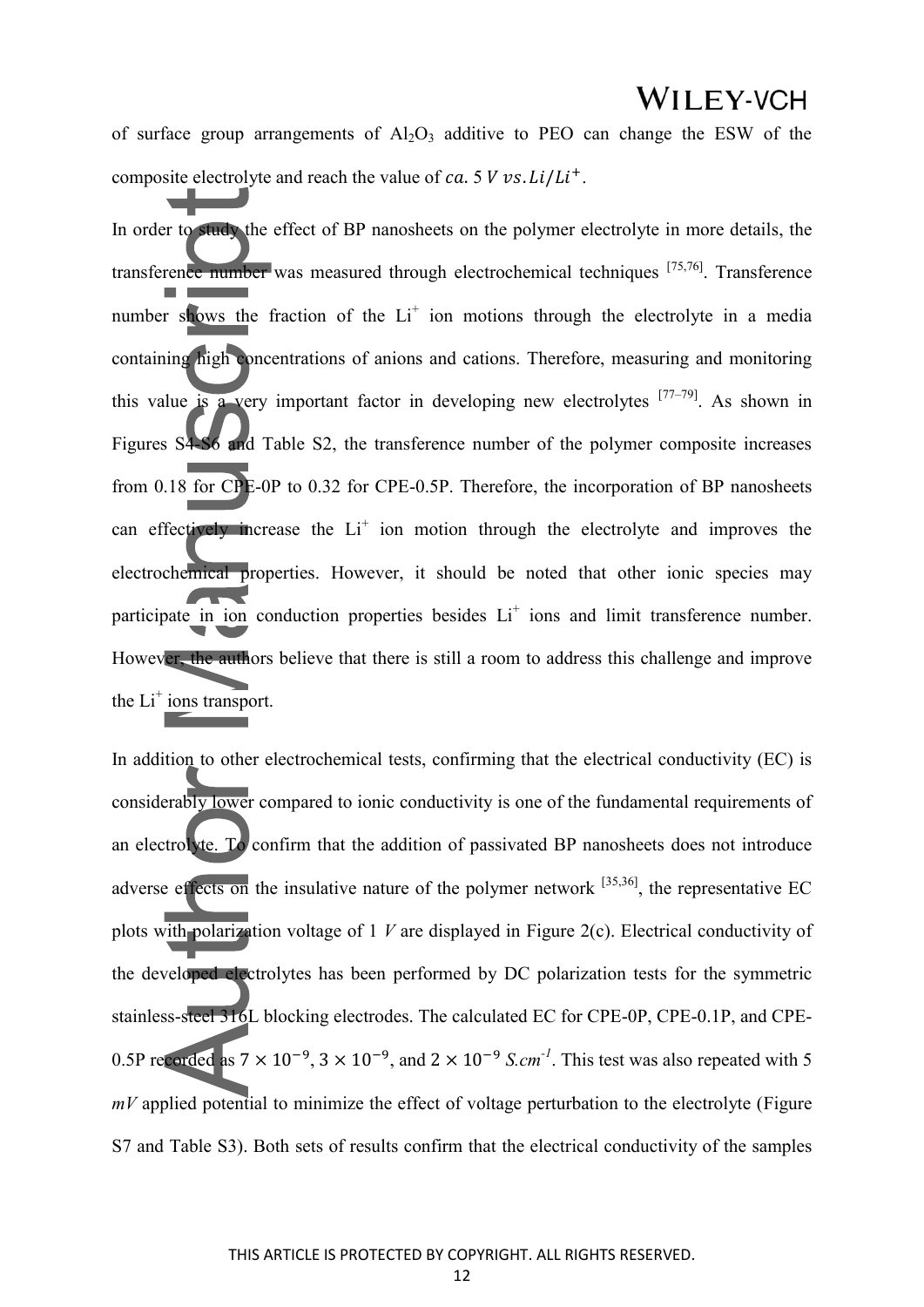is approximately  $10<sup>6</sup>$  times lower than the ionic conductivity, offering a safe network to transport ions without internal short circuit.



**Figure 2- Electrochemical evaluation of the developed electrolytes**. (a) Ionic conductivity as a function of temperature for CPE-0P, CPE-0.1P, and CPE-0.5P. The inset graph shows the Nyquist plots corresponding samples at 25 °C, (b) Linear sweep voltammetry showing electrochemical stability window, (c) Direct current polarization tests to measure the electronic conductivity of the developed electrolytes.

Galvanostatic cycling of a battery against symmetric non-blocking electrodes (Li metal) is a preliminary and critical measure in studying the electrochemical capabilities of the developed chemistry of the electrolytes. This test allows studying the overpotential (*η*) values at different current densities and cycles. The symmetric behavior of the voltage-time profile ensures a homogeneous current distribution on the electrode surface and is a good indication of controlled evolution of solid electrolyte interphase (SEI) layer [80]. This will ultimately result in a higher Coulombic efficiency and longer-life cyclability [81]. The overpotential (*η*) of a battery is directly proportional to charge transfer resistance at bulk electrolyte  $(R<sub>ct</sub>)$ , electrode/electrolyte interfacial resistance (*Rint*.) and the applied current (*I*). This correlation is shown as follows (Equation 1)  $^{[17,82]}$ ;

$$
\eta_t = \eta_{\text{et}} + \eta_{\text{int.}} = R_{ct} \cdot I + R_{\text{int.}} \cdot I \tag{1}
$$

where the  $\eta_t$ ,  $\eta_{ct}$ ,  $\eta_{int}$  and *I* indicate the total, bulk electrolyte, interface overpotential, and the applied current to the electrochemical cell, respectively. It is well-known that the drastic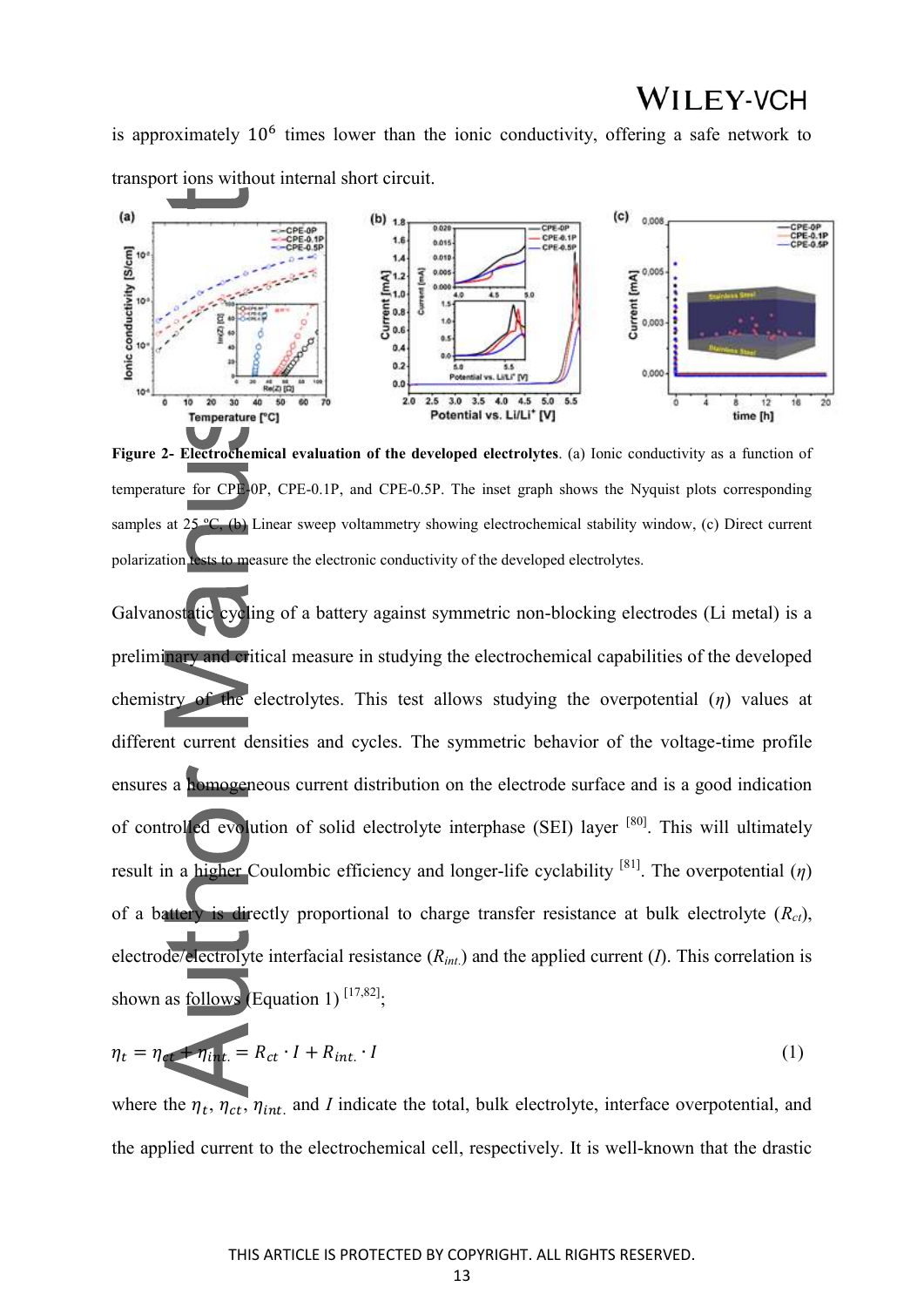changes in overpotential values is a result of non-uniform and unstable solid-electrolyte interphase (SEI) layer that forms on the surface of lithium metal anode upon cycling  $[4,60]$ . Usually, as the SEI layer becomes thicker at the electrode/electrolyte interface, the electronic conductance of the electrodes decreases due to its insulating nature [83,84]. Figure 3 shows the voltage profile of the Li||CPE||Li cell configuration at different current densities of 0.05, 0.2, 0.5 and 1 *mA.cm−2*. The average value of overpotential at 0.05 *mA.cm-2* for CPE-0P  $(\eta_{mean, CPE-0P})$  is 120 *mV*, which is slightly higher than  $\eta_{mean, CPE-0.1P}$  and  $\eta_{mean, CPE-0.5P}$ (Figure 3(a)). In general, no significant differences can be observed at low current density of 0.05 *mA.cm-2*. However, Figure 3(b) shows that there is a gradual increase in the  $\eta_{mean, CPE-0.1P}$  from 200 *mV* at 150 *h* to 300 *mV* at 500 *h*, suggesting that the resistance of the lithium deposition increases in CPE-0P. Similar behavior was observed for CPE-0.1P, where the  $\eta_{mean, CPE-0.5P}$  jumped to 350 *mV* after 500 *h* while keeping the symmetric shape of the graph. In contrast, the  $\eta_{mean, CPE-0.5P}$  maintained constant value of less than 250  $mV$  in a time period of 500 *h* at 0.2 *mA.cm-2*, suggesting that the energy barrier of transferring cations across the interface decreases compared to other counterpart electrolytes [82]. Similar but more significant overpotential changes were observed for the higher current densities of 0.5 and 1 *mA.cm-2*. Figures 3(c) and 3(d) display prolonged cycling tests of CPE-0P and CPE-0.5P at current rates of 0.5 and 1  $mA.cm^{-2}$ . The  $\eta_{mean,CPE-0P}$  at 0.5  $mA.cm^{-2}$  is 430  $mV$  in the initial stages and reaches 280 *mV* after the 550 *h* which is higher than that of CPE-0.5P electrolyte with the value of 59 *mV*. Meanwhile, CPE-0.1P showed a relatively lower voltage polarization values compared to CPE-0P, it reached to 260 *mV* after 550 *h* cycling at 0.5 *mA.cm<sup>-2</sup>* (Figure

3(c)).  $\eta_{mean, CPE-0P} \sim 915 \ mV > \eta_{mean, CPE-0.1P} \sim 310 \ mV > \eta_{mean, CPE-0.5P} \sim 215 \ mV$  at 1 *mA.cm*<sup>-2</sup> after 550 cycles was reported in Figure 3(d). This is possibly due to the formation of electrochemically inactive species at the electrode/electrolyte interface and thicker SEI layer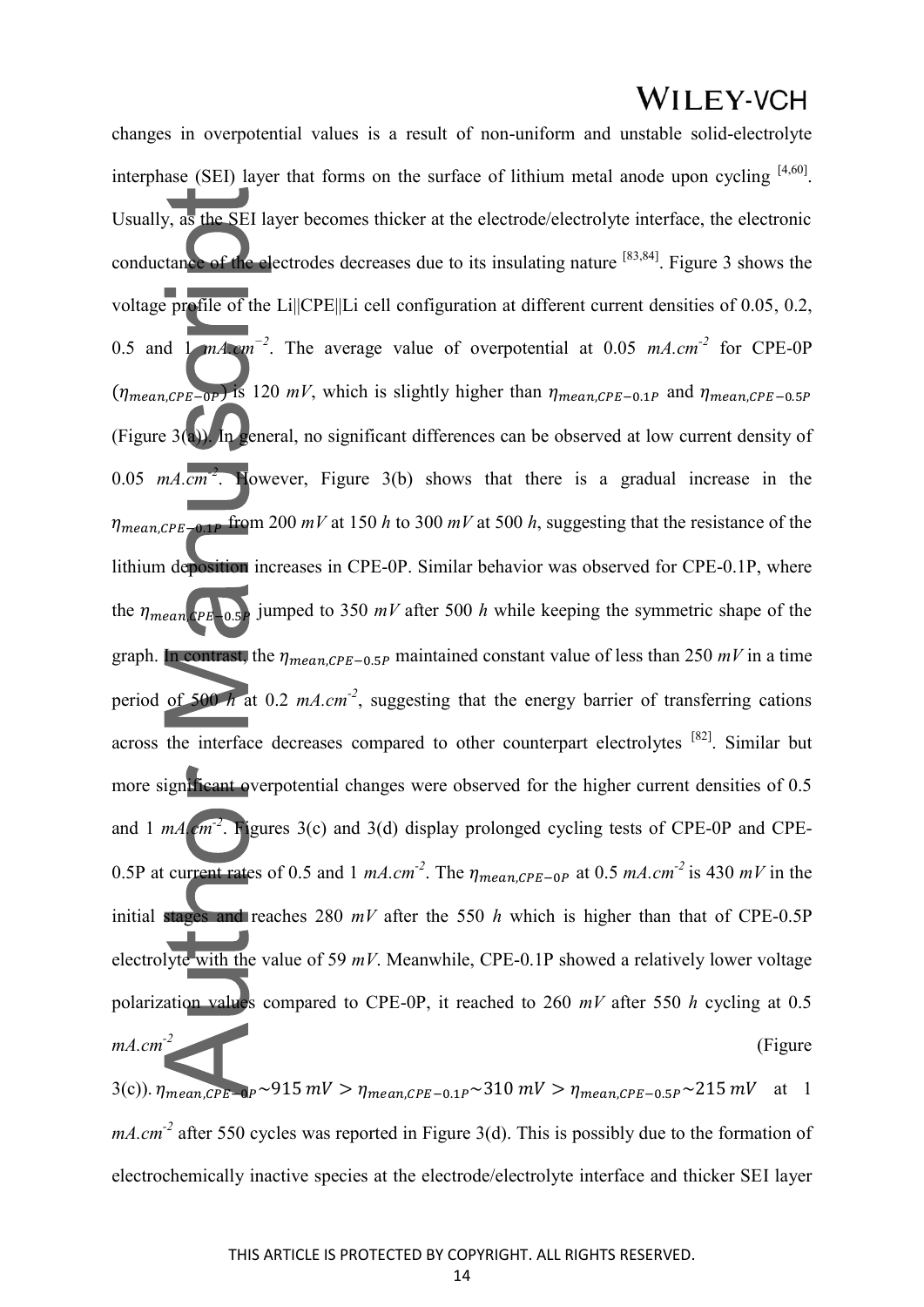upon long cycling  $[4,85]$ . This will change the initial concentration of free cations within the CPE-0P resulting in more drastic changes in overpotential. Overpotential test for CPE-1P at high current density of 1  $mA.cm<sup>-2</sup>$  was also performed to compare with CPE-0P, CPE-0.1P, and CPE-0.5P. As shown in Figure S8, voltage profile of the CPE-1P shows a fluctuating behavior in a course of 450 *h* and reach to  $> 1$  *V vs.* Li/Li<sup>+</sup> at some time intervals. The average overpotential value of CPE-1P at 1 *mA.cm-2* over 450 *h* is ~560 *mV* which is higher than the average overpotential value of CPE-0.1P ( $\sim$ 310 *mV*), and CPE-0.5P ( $\sim$ 120 *mV*) at the same conditions. The authors believe that this behavior is possibly due to the non-uniform distribution of BP at high concentrations thorough composite polymer electrolyte, leading to variable electrochemical interactions of  $Li<sup>+</sup>$  ions with the polymer matrix. It is worth noting that the cell cycled at 1 *mA.cm-2* showed a slightly lower overpotential than the cell cycled at 0.5 *mA.cm-2* up to about 350 cycles. The cycling tests are possible to undergo some minor changes in different cell assemblies. However, the overpotential values increase more significantly at  $1 \text{ mA}$ ,  $cm<sup>2</sup>$  after 350 cycles, confirming more aggressive electrochemical conditions at higher current densities and longer cycles. This behavior was further confirmed by studying the interfacial resistance before and after 300 cycles. Figure S9 demonstrate that the total charge transfer resistance value of CPE-0P increased from 746 to 918 *Ω.cm-2* . Interestingly, the total charge transfer resistance value of CPE-0.5P slightly decreased from 317 to 216 *Ω.cm-2* without any parasitic reactions (see Figure S9 and Figure S10). Besides, the rheological tests demonstrate the decrease in viscosity of polymer electrolyte by the addition of BP nanosheets (see detailed explanation in the following section). The decreased viscosity leads to better electrode/electrolyte contact and facilitate the Li<sup>+</sup> ion transport at the interface. In addition, the molecular dynamic simulations that are discussed in this paper further confirm that the BP nanosheets increase the carrier ions  $(L_i^+)$  at the electrode/electrolyte interface. In addition, no dramatic overpotential deflections were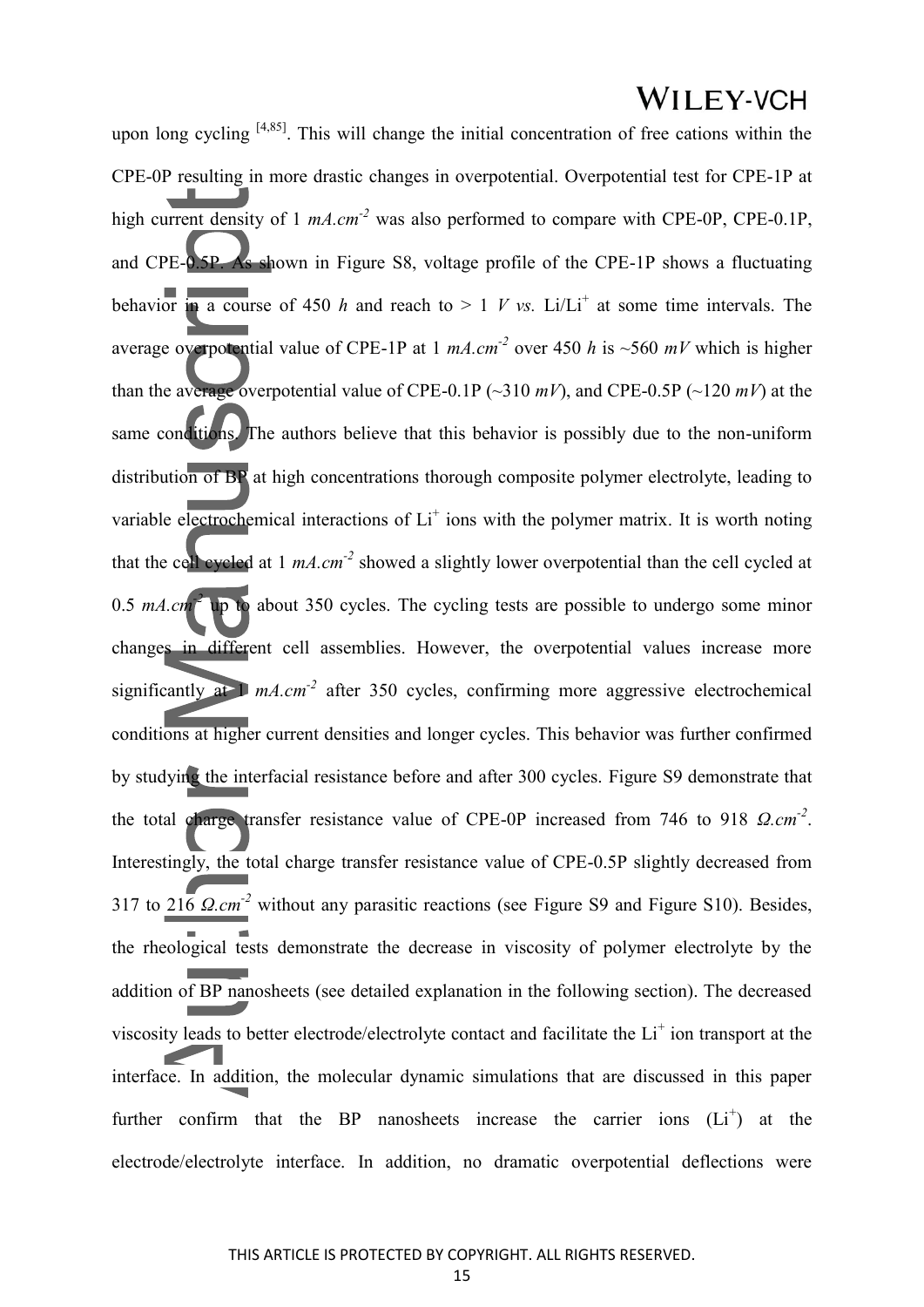observed in any sample at any current rates for all samples, indicating that the batteries can be safely used without any short circuit within the tested timeline.



**Figure 3. Electrochemical overpotential studies of developed CPEs against Li metal. Time evolution of the potential at various current densities in symmetrical lithium cell (a) 0.05 mA.cm-2, (b) 0.2 mA.cm-2, (c) 0.5**   $mA.cm^{-2}$ **, and (d) 1 mA.cm<sup>-2</sup>. Note that the y-axis scale might be different for demonstration purposes.** 

#### **4. Li<sup>+</sup> ion transport mechanism**

To further understand the mechanism of improved electrochemical behavior upon the addition of 2D nanosheets, the association of the ions in polymer backbone was investigated.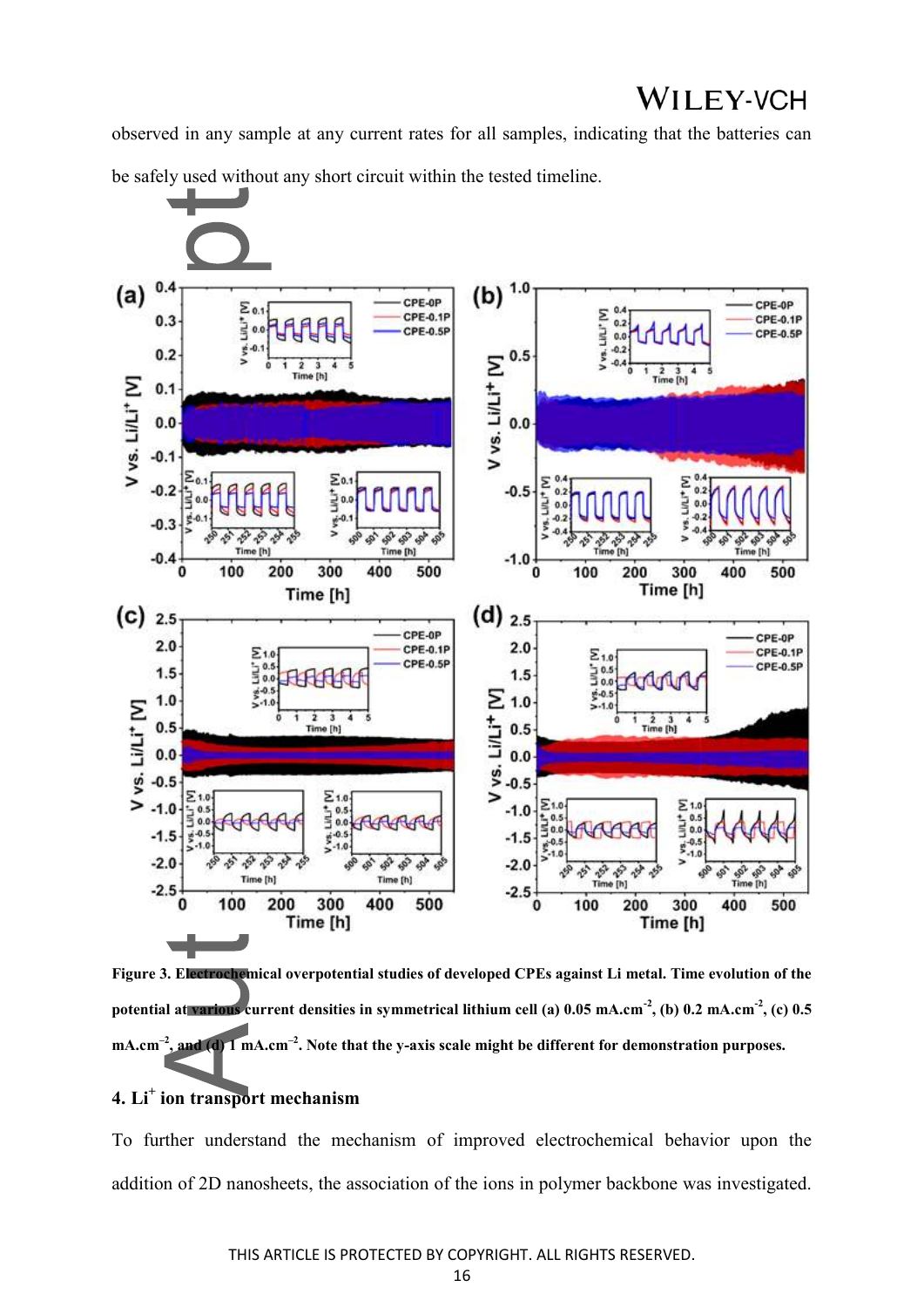As discussed by Rey et al. <sup>[86]</sup> and Edman <sup>[87]</sup>, FT-IR and Raman vibrational spectra indicate the formation of Li<sup>+</sup>-TFSI ion clusters and dissociated ions in the range of 730-750 *cm*<sup>-1</sup>. The FT-IR and Raman signals consist of two peaks at 740 *cm −1* and 746 *cm −1*, which are assigned to the dissociated ions and ion-pairs, respectively in accordance with other reports [88,89]. These peaks are attributed to intramolecular vibrational modes of TFSI anions, which implies the transport of  $Li<sup>+</sup>$  ions through salt dissociation  $[89,90]$ . Since the peaks are normalized with respect to the CH<sub>2</sub>-scissoring vibration located in the frequency range 1425-1510 *cm*<sup>-1</sup>, the quantification of peaks could be a good indication of the importance of BP additives in the portion of dissociated ions in the electrolyte. More details on peak analysis are provided in the Methods section. As shown in Figures 4(a) and 4(b), upon the addition of passivated BP nanosheets to the polymer electrolyte, the intensity of IR absorbance and Raman signal increase progressively by adding higher concentration of passivated BP nanosheets. To quantify the proportion of intact ion-pairs and dissociated ions, deconvolution analysis has been performed in the same frequency range. According to FT-IR data (inset bar chart in Figure  $4(a)$ ), the degree of dissociated Li<sup>+</sup> ions increases from 71% in CPE-0P to 89*%* and 94*%* in CPE-0.1P and CPE-0.5P, respectively. The quantification analysis using Raman spectra also confirms the observed enhancements of dissociated ions (Figure 4(a)). The slight differences in the FT-IR and Raman analyses reports could be attributed to the data collection associated with different vibrational modes and energy levels. Overall, the results obtained from FT-IR and Raman experimental measurements confirm that the addition of passivated BP nanosheets results in higher ionic mobility by increasing the ion-pair dissociation in the electrolyte. The full range FTIR and Raman spectra are also provided in Figures S11-S12 for reference.

To examine the ion-pair dissociation mechanism in more detail, nuclear magnetic resonance (NMR) spectroscopy was employed for all the samples to understand the interactions among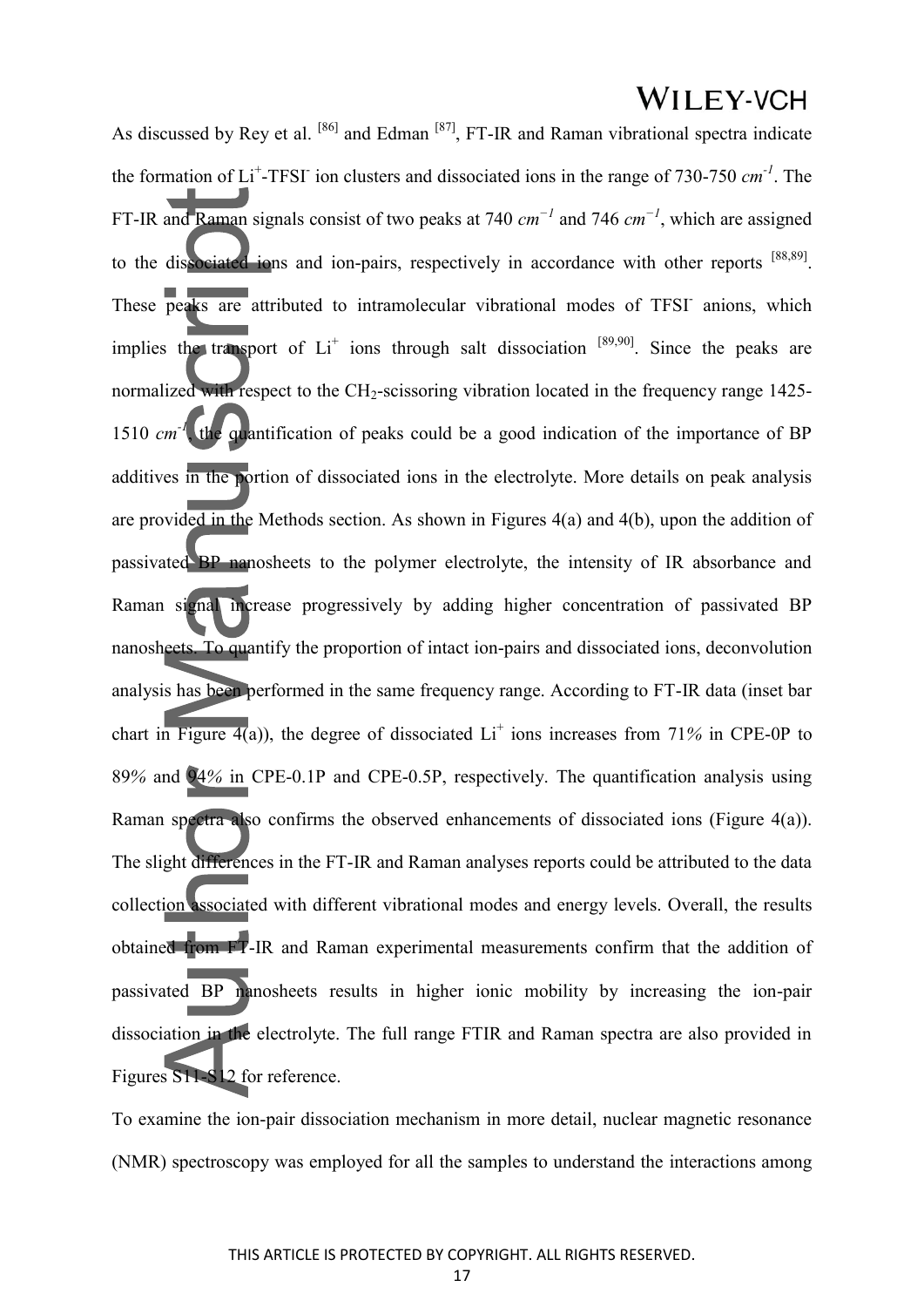$Li<sup>+</sup>$  ions, passivated BP nanosheets and polymer host as shown in Figure 4(c). The  $<sup>7</sup>Li-NMR$ </sup> signal shows a downfield shift of 1.23 ppm for CPE-0P to 1.02 and 0.96 ppm in the presence of passivated BP nanosheets for CPE-0.1P and CPE-0.5P, respectively. This observation is proposed to be due to the changes in the EO-Li<sup>+</sup> and  $[(CF_3SO_2)_2N]^-$  - Li<sup>+</sup> coordination upon addition of BP nanosheets. This hypothesis is confirmed with MD and DFT simulations later in this paper, which show that the BP nanosheets provide uniform distribution of ionic species through the electrolyte and the electrode/electrolyte interface and entrap the Li<sup>+</sup> ions on the BP surface. This behavior could also be attributed to an increase in the amorphous portion of the polymer host and the anion trapping in the presence of nanofillers  $[91]$ . To further understand if the passivated BP nanosheets have any contribution in the degree of crystallinity of the polymer host, differential scanning calorimetry (DSC) was carried out to determine the glass transition temperature  $(T_g)$ .  $T_g$  represents the temperature in which the polymer segments do not have enough energy to rearrange, and therefore, they form a glassy matrix <sup>[92,93]</sup>. Figure 4(d) shows that the T<sub>g</sub> of all the CPE-0P, CPE-0.1P, and CPE-0.5P is ca. -73 *°C* which implies that there is no significant change in crystallinity of the CPEs. Thus, the enhanced ion conduction and outstanding electrochemical properties are not a result of amorphization of the polymer backbone which is a typical explanation of effect of the addition of nanoparticles to polymer matrices<sup>[28,91]</sup>.

Besides the abovementioned mechanism, viscosity is another important factor that could play a critical role in ionic conductivity. The change in viscosity affects the ionic conductivity and diffusion of  $Li<sup>+</sup>$  lons through the electrolyte <sup>[94]</sup>. According to the fractional Walden rule, ionic conductivity and viscosity of the electrolyte are inversely related in PEO-based electrolytes [95,96]. The variation of viscosity of the developed polymer electrolyte at different concentrations of BP additives was studied in Figure S13. As shown in Figure S13, all the samples show near-Newtonian behavior. Interestingly, BP additives decreased the viscosity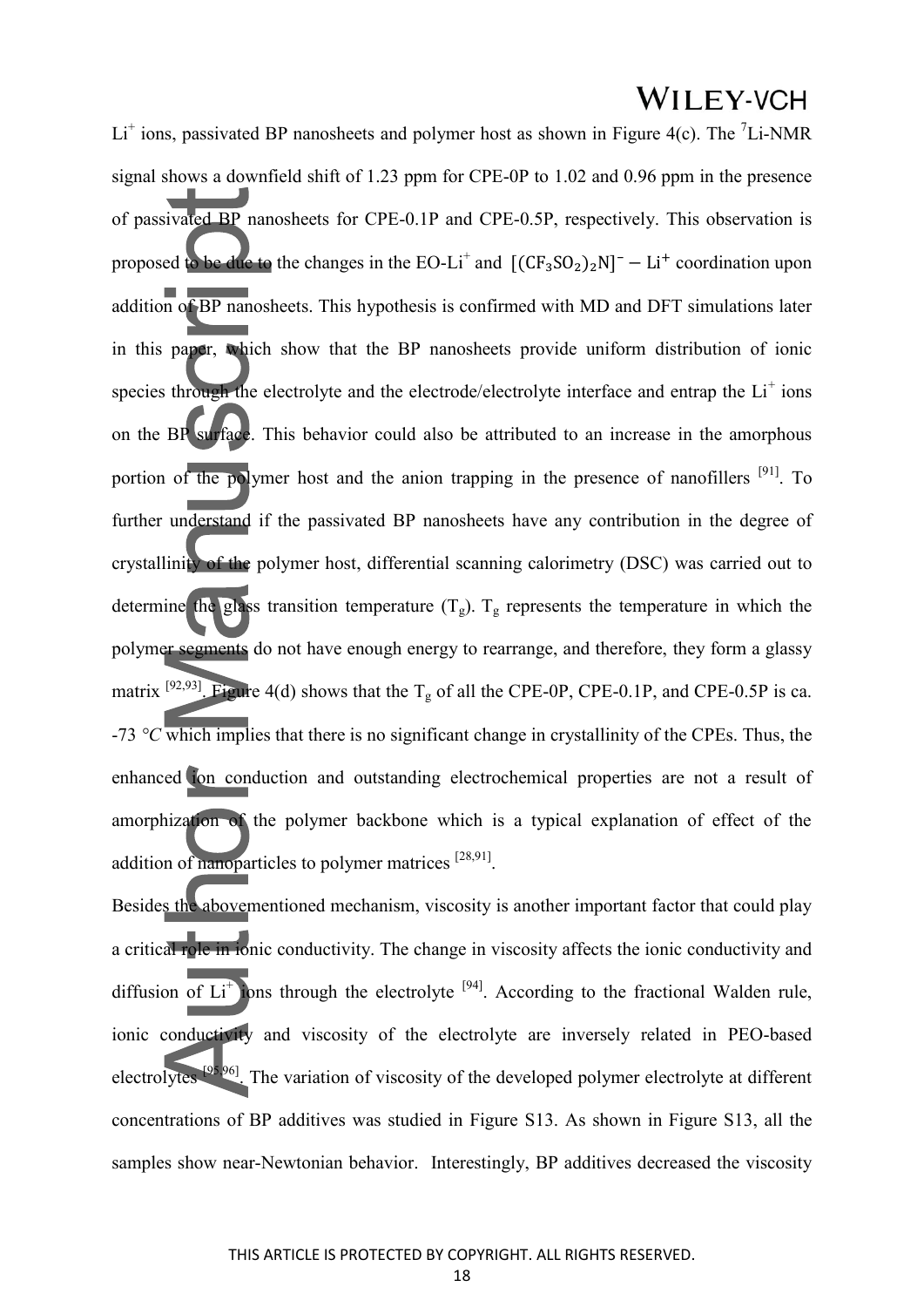in comparison to CPE-0P. This result shows that BP additives lead to segmental motion of polymer chains and facilitate the migration of carrier ions compared to pristine polymer electrolyte<sup>[97,98]</sup>. In brief, the authors emphasize that the change in viscosity cannot explain the entire behavior of the increase in ionic conductivity since CPE-0.1P and CPE-0.5P both have similar effect on the polymer segmental motions. However, the salt dissociation and immobilizing anions are more sensitive to BP concentration and determine the overall electrochemical behavior.



**Figure 4- Thermo-chemical characterization of the BP-composite polymer electrolytes.** ATR-FTIR (a) and Raman (b) spectra of CPE-0P, CPE-0.1P, CPE-0.5P electrolytes. The inset bar charts quantify these portions for each sample. (c) <sup>7</sup>Li NMR spectra.1M LiTFSI in D<sub>2</sub>O is used as a control sample. (d) DSC of the composite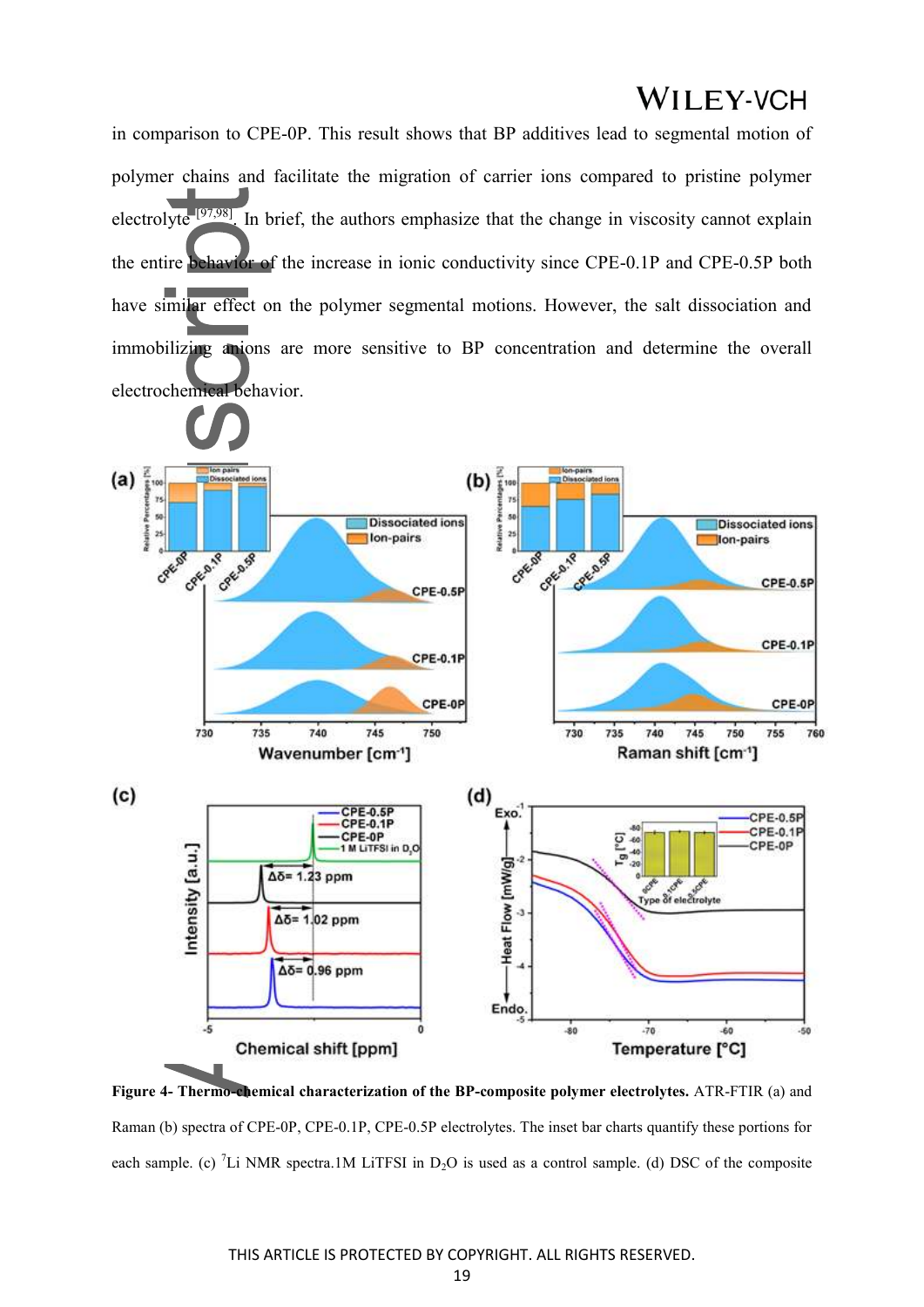polymer electrolytes. The dotted lines and the corresponding bar plot in the inset show the glass transition temperature  $(T_g)$ .

#### **5. Computational studies: polymer-ion and ion-ion interactions**

To support the experimental observations and validate our mechanistic hypotheses, fully atomistic MD simulations of the CPEs were performed to characterize the structure and dynamics of polymers and ions (Figure 5(a)). To characterize the cation-anion association dynamics in the BP-loaded electrolytes, the continuous time auto correlation function  $S(\tau)$ was characterized and are displayed for Li<sup>+</sup>-TFSI pairs at different temperatures in Figure  $5(b)$ . This analysis showed that the Li<sup>+</sup>-TFSI ion pairs relax more quickly in the BP-loaded electrolytes in comparison to BP-free electrolytes at all temperatures, suggesting lower ion pairing or a higher count of dissociated ions. Similar trend was observed for EMIM<sup>+</sup>-TFSI ion pairs as shown in Figure S16. These findings demonstrate that the addition of passivated BP nanosheets increases the relaxation rate of ion pairing in polymer electrolyte, thereby increasing the experimentally measured conductivity. To further understand the interactions of passivated BP nanosheets with the ion species through the electrolyte, the ratio of anions (TFSI) to cations  $(L<sup>+</sup>+EMIM<sup>+</sup>)$  was studied as a function of distance from a BP nanosheet (Figure  $5(c)$ ). As shown in Figure  $5(c)$ , TFSI ions are present in significantly higher concentrations near (<5 *Å*) the passivated BP nanosheets in comparison to the cations in the system. Thus, it is clear that the addition of BP nanosheets sequesters the TFSI anions in the electrolyte, leading to a decrease in ion pairing in agreement with the experimental results of FT-IR and Raman spectra (Figure 4(a,b)).

To study the effect of BP nanosheets on the structural and dynamic properties of the electrolyte and the solvation of Li<sup>+</sup> ion at the Li metal interface, the spatial distribution of Li<sup>+</sup> ion density and the solvation structure near the metal wall interface was examined in Figure 5(d). The normalized  $Li<sup>+</sup>$  ion number density (w.r.t. bulk) as a function of the distance from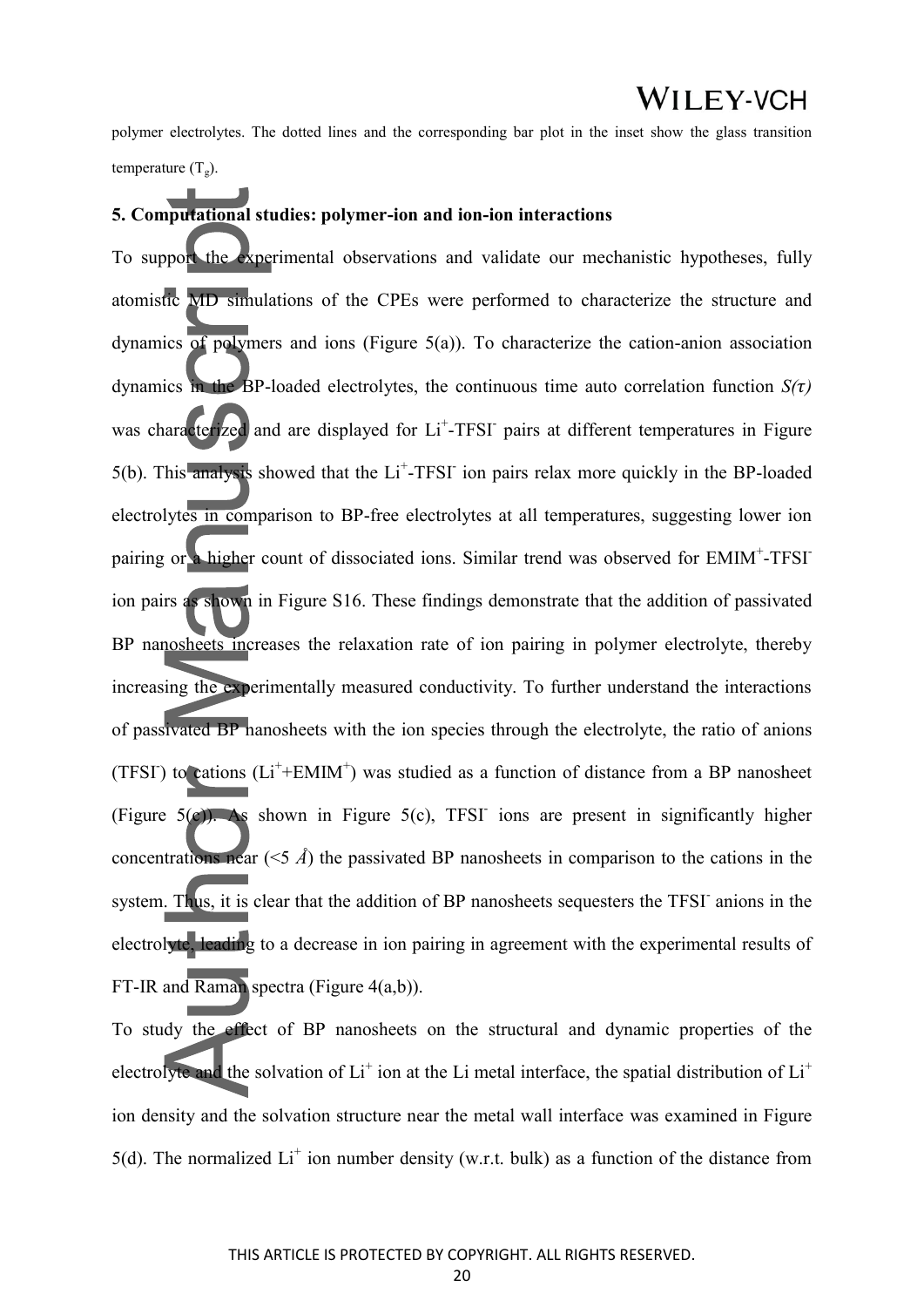interface for BP loaded and BP-free electrolytes is presented in Figure 5(e). The density profile of Li<sup>+</sup> ions displays a strong peak in the interfacial zone compared to the bulk system, similar to that reported for a neat PEO-LiTFSI electrolyte<sup>[99]</sup>. However, the presence of BP nanosheet results in a lower concentration gradient of Li<sup>+</sup> ions near the interface (up to ca. 6 *Å*), thus more uniform distribution of ionic species is expected through the electrolyte and the electrode/electrolyte interface. In general, the aggregation of anions and cations could potentially lead to the formation of a double layer close to the electrode surface. The formation of this double layer can introduce an ionic transport resistance over this boundary layer  $[99]$ , which is diminished by adding BP nanosheets. Moving away from the interface,  $Li^+$ ion concentration approaches the bulk value for both the BP loaded and BP-free electrolytes



**Figure 5. Computational studies of the CPE with BP nanosheets. (a) Schematic of the transport mechanism in bulk electrolyte. (b) The continuous time correlation function for Li<sup>+</sup> -TFSI- ion-pairs. The solid and dashed lines represent BP-free and BP loaded electrolytes respectively. (c) Cumulated number of available TFSI- ions per cation as a function of the distance away from BP nanosheets. (d) Equilibrated structure of the Li metal/electrolyte interface, (e) Partial density of Li<sup>+</sup> as a function of distance from the**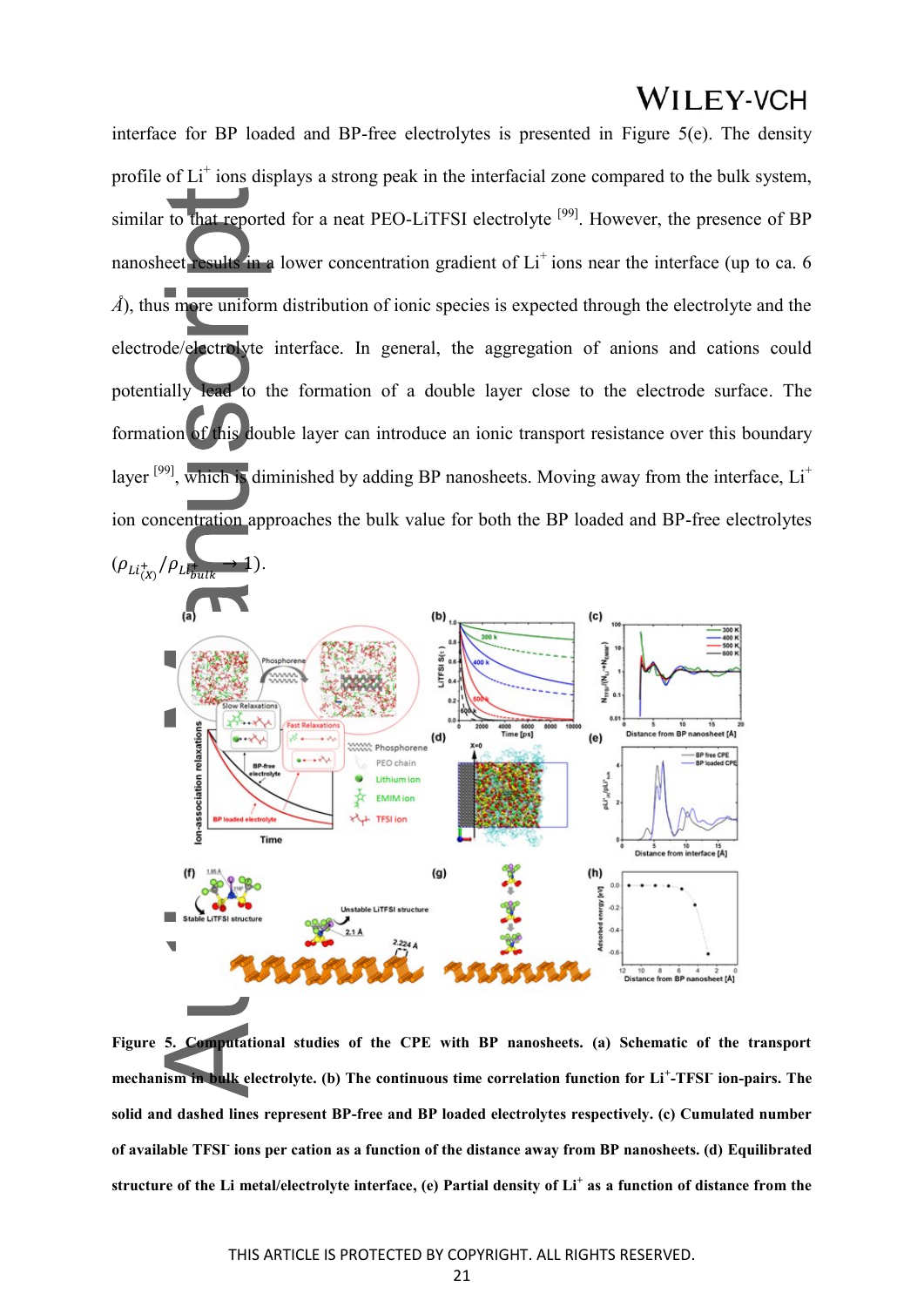**Li metal/electrolyte interface, (f) The most stable configuration of LiTFSI (left) and LiTFSI on the BP**  (right) as obtained in the present DFT calculations. The adsorption energy is equal to  $-0.612$  eV, and the **bond length between the N atom and the Li atom is 2.1 Å, (g) DFT results showing adsorption process of LiTFSI to the BP surface, and (h) the corresponding adsorption energies.**

Consistent with the observation on  $Li^+$  ion density profiles, in the interfacial regime ( $r$ <10  $\hat{A}$ ), the coordination number of Li<sup>+</sup> ions around TFSI ions and EO chains decreases upon addition of passivated BP nanosheets to the electrolyte (Figures S17, S18). This reduction in coordination number indicates that the BP nanosheets promote breaking of ion pairs at the electrode/electrolyte interface and reduce the resistance at this region which is in agreement with our overpotential data (Figure 3).

In order to understand the  $Li<sup>+</sup> - TFSI<sup>-</sup>$  dissociation mechanism in more detail, the binding energies of LiTFSI to a single BP nanosheet surface were calculated using density functional theory (DFT). The optimized LiTFSI molecule together with the optimized BP nanosheet is shown in Figure S18. Owing to the specific structure of BP nanosheet, there could be several possibilities for LiTFSI adsorption configurations. Figures S19 show results of optimized geometries of LiTSFI adsorbed at BP nanosheet surface. Two possible adsorption geometries were found and named as vertical (Figure S20(a-c)) and horizontal (Figure S20(d,e)) structural configuration of LiTFSI salt near BP nanosheets. The horizontal adsorption structures have more negative adsorption energy than the vertical ones, meaning more stable structure. However, eventually this structure leads to the entrapping of  $Li<sup>+</sup>$  ions on the BP surface. The detachment of Li<sup>+</sup> ions from the TFSI<sup>-</sup> anion with further insertion between BP arms leads to a very stable P-Li bonding  $[32]$ . Considering the present MD and experimental findings, the horizontal configuration will not be considered in this study. In the most stable vertical adsorption, the Li atom moves away from the equilibrium position with increase bond length to 2.1  $\AA$  comparing to 1.95  $\AA$  in the equilibrium structure (Figure 5(f)). This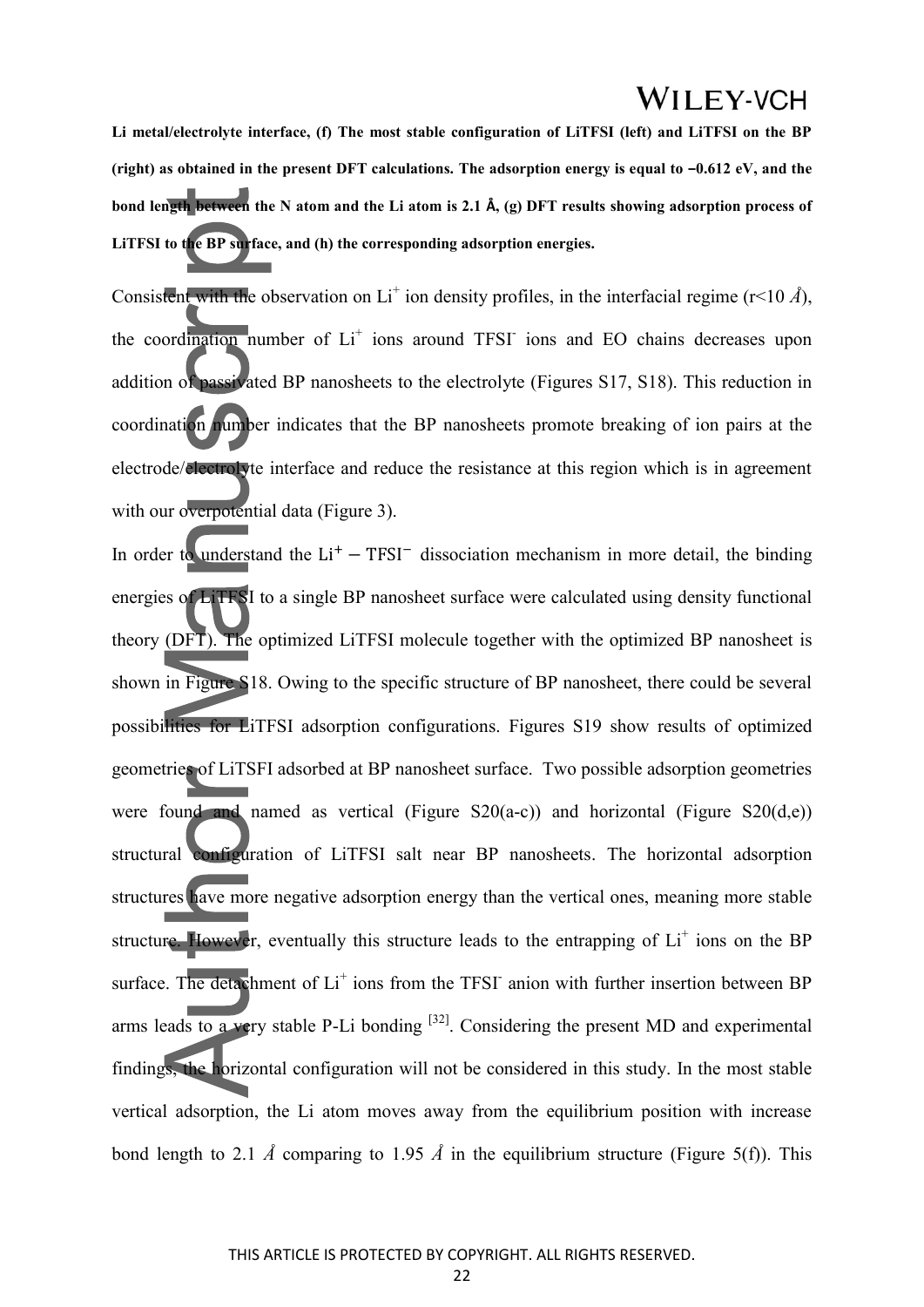clearly demonstrates that the adsorption of LiTFSI molecule at the BP surface leads to the reduction of interactive force between the N atom and the Li atom, which subsequently leads to dissociation of  $Li^+$  ion.

Following the findings presented in Figure 5(f), the adsorption energies of LiTFSI at different distances away from the BP surface were calculated for most stable vertical configuration (NEB calculations). Figure 5(g) shows the DFT results of this adsorption process depicting atomic structures and corresponding adsorption energies in Figure 5(h). Interestingly, the LiTSFI molecule does not interact with the BP nanosheet surface up to 8 *Å*, where adsorption energy is *ca.* 0 *eV*. However, below 8 *Å* from the surface adsorption energy starts to fall with a visible interaction at 6 *Å*. This is in accordance with our MD simulation which shows a high concentration of anions trap near the BP nanosheets.

#### **6. Cycling performance**

Figure 6 shows the capacity-efficiency vs. cycle number of Li||CPE||LFP at constant charge/discharge current density of 140  $mA$ ,  $g^{-1}$  under a voltage range of 2.5-4.2 *V* vs. Li/Li<sup>+</sup> (Figures 6(a-f)). As demonstrated, the Li||CPE-0P||LFP shows high overpotential value of an average  $n_{\text{per}-\text{one}} > 500 \text{ mV}$  upon long cycling. In contrast, the voltage hysteresis drops to an average  $ca$ . 200  $mV$  in CPE-0.1P and CPE-0.5P, which corresponds to facilitating the lithiation and de-lithiation processes due to uniform distribution of ionic species at the electrode/electrolyte interface and reducing the ion transport resistance upon the addition of BP nanosheets [12,64]. This observation agrees with our simulation results at electrode/electrolyte interface. Figure S21 summarizes the voltage polarization of the developed electrolytes at different cycles in half-cell Li||LFP cells. Moreover, the CPE exhibits over 90% capacity retention upon the addition of passivated BP nanosheets to the electrolyte that is significantly higher than the CPE-0P with the capacity retention of ca. 30%. This behavior is due to the higher conduction of  $Li<sup>+</sup>$  ions in the presence of passivated BP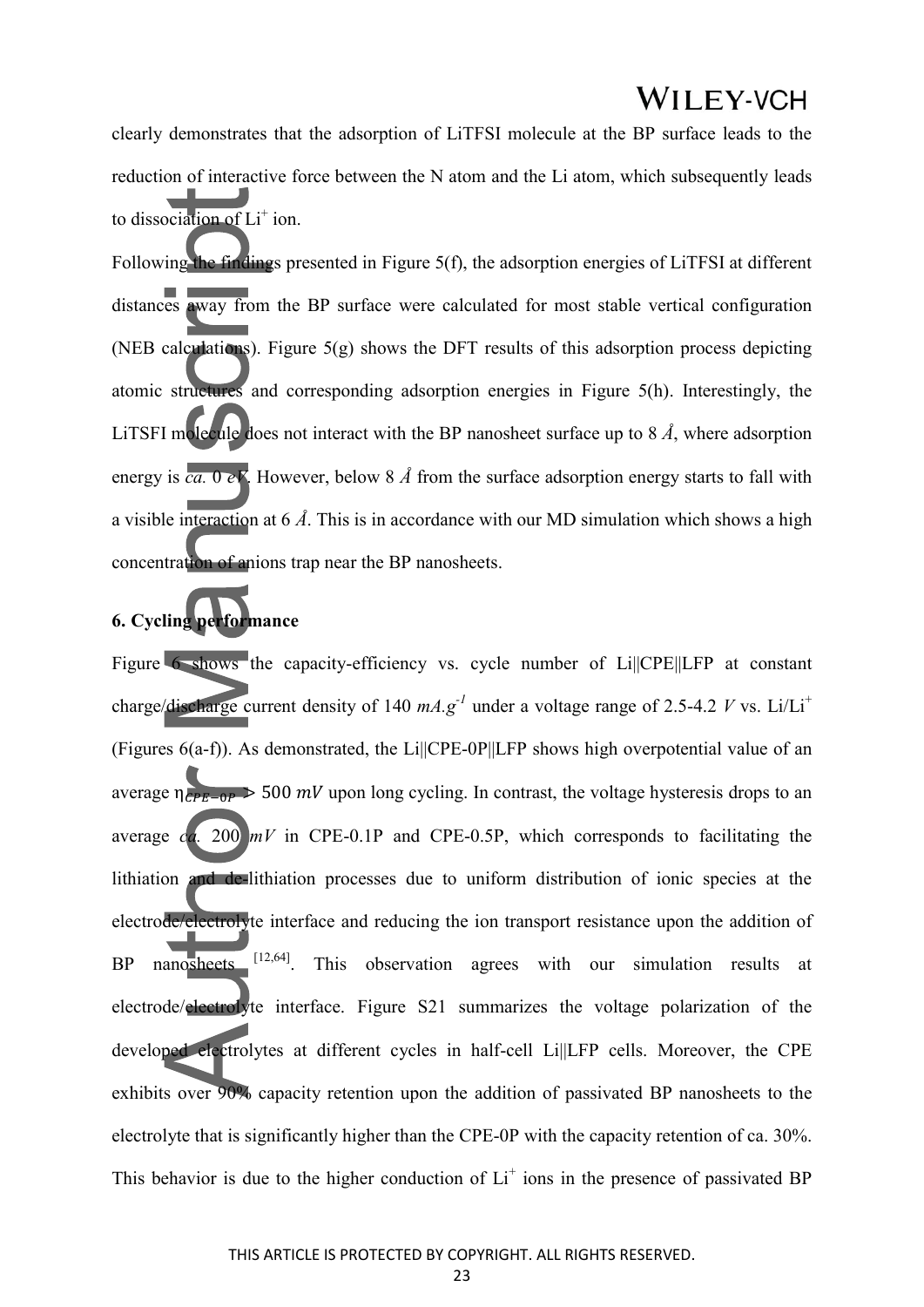nanosheets and formation of a protective layer on the electrodes during cycling to avoid parasitic reactions [13,100]. It should be noted that, in the samples with BP additives, the passivation of BP nanosheets may have not been fully performed and very minimal amount of as-synthesized BP nanosheets may have been participated in the side reactions and lowering the Coulombic efficiency slightly. Galvanostatic cycling of Li||CPE||LFP cells was performed at different current densities of 14  $mA$ .g<sup>-1</sup> and 28  $mA$ .g<sup>-1</sup> as shown in Figures S22-S23. As can be seen clearly, BP additive improves the electrochemical performance of the CPE by improving the capacity retention. The mean value of Coulombic efficiency remains 99.4*%* of all the sample types, showing that the developed electrolytes demonstrate good electrochemical stability over 50 cycles. It can be observed that in the sample with no BP additive, the capacity of half-cell Li||CPE-0P||LFP shows a continuous fading trend in all cycling rates. This behavior could be due to high charge transfer resistance resulting in sluggish reactions in the CPE-0P configuration  $[101,102]$ . The exact chemistry of sluggish reactions is not known very well and deep chemistry studies are required. However, polymer decomposition may occur at long cycling conditions and lowers the Coulombic efficiency. Additionally, the electrolyte/electrode interface may face a higher resistance over long cycling as discussed earlier, which decreases the ability of the CPE-0P electrolyte to keep a steady capacity at long-term cycles. Although BP nanosheets cannot completely impede the parasitic reactions, the optimum concentration of that can minimize the capacity loss and improve long term performance as can be understood from Figure 6, and Figures S22-S23.

### $\bar{\mathbf{d}}$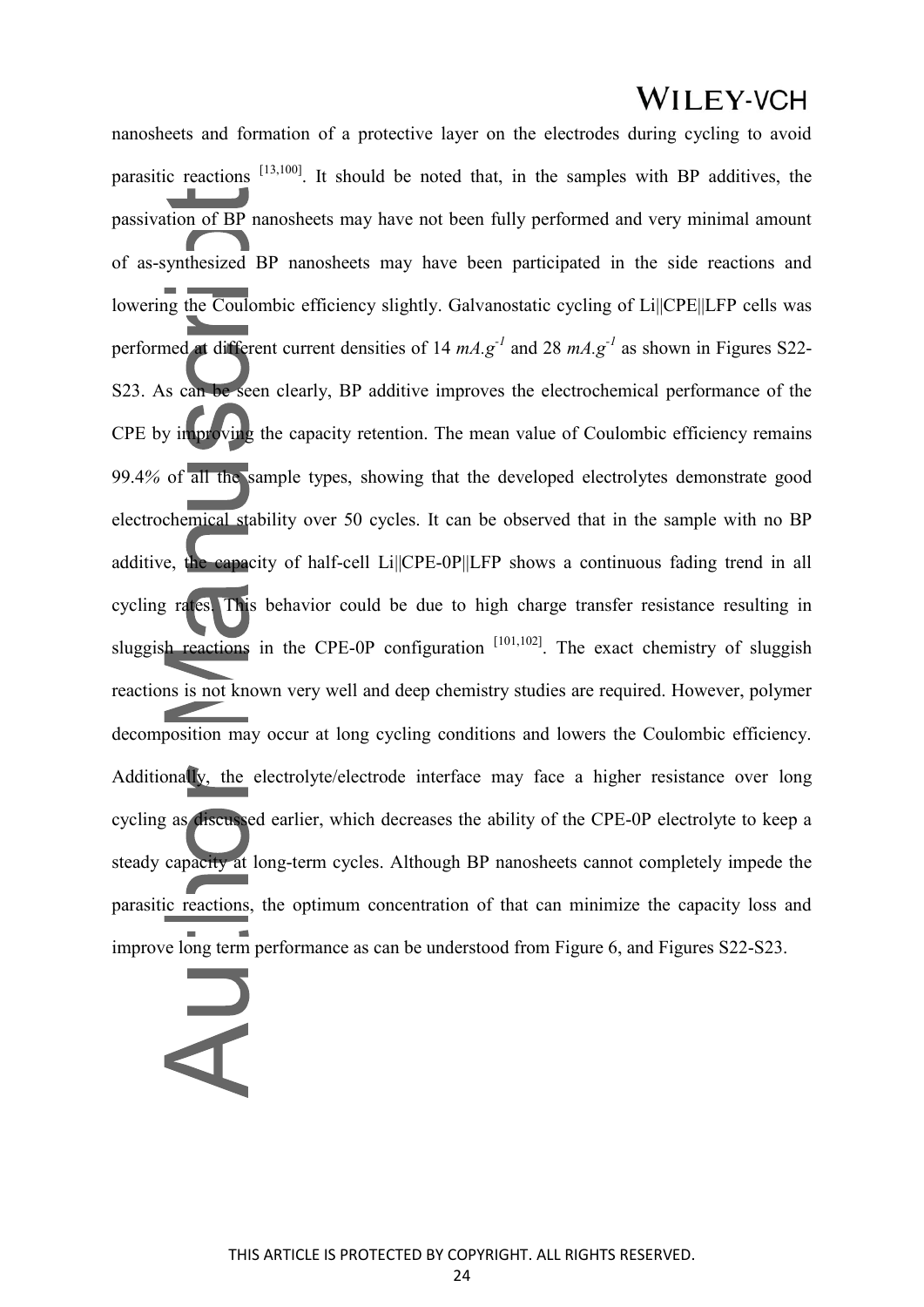

**Figure 6- Capacity and efficiency vs. cycle number of the Li||CPE||LFP for developed electrolytes at 140 mA.g-1 at 25 ºC. Charge–discharge curves of CPE-0P (a), CPE-0.1P (b), CPE-0.5P (c) with different composite additives. The corresponding cycling performance and Coulombic efficiency are displayed in Figures (b), (e), and (f), respectively.**

To examine the cyclability of the CPE at different current densities, the rate performance of the electrolytes was monitored (Figure 7). The Li||CPE-0.5P||LFP exhibits good capacity retention at high rate cycling condition. While the CPE-0P sample retains only 10% of the initial capacity at 420 *mA.g-1*, the CPE-0.5P exhibits 80*%* capacity retention at this current density. This is a clear indication that the BP nanosheets play an important role in boosting the rate performance of batteries. Moreover, in the case of polymer electrolytes containing lower concentration of BP nanosheets (CPE-0.1P), although the capacity reduced to 35-45 *mAh.g<sup>-1</sup>* at 420 *mA.g<sup>-1</sup>*, by decreasing the current density to 14 *mA.g<sup>-1</sup>* after 60 cycles, the battery cell retained its initial capacity and cycled very stable. This observation indicates that cycling at high current densities does not damage the electrodes and the poor capacity retention is due to low ionic mobility within the electrolyte. Therefore, passivated BP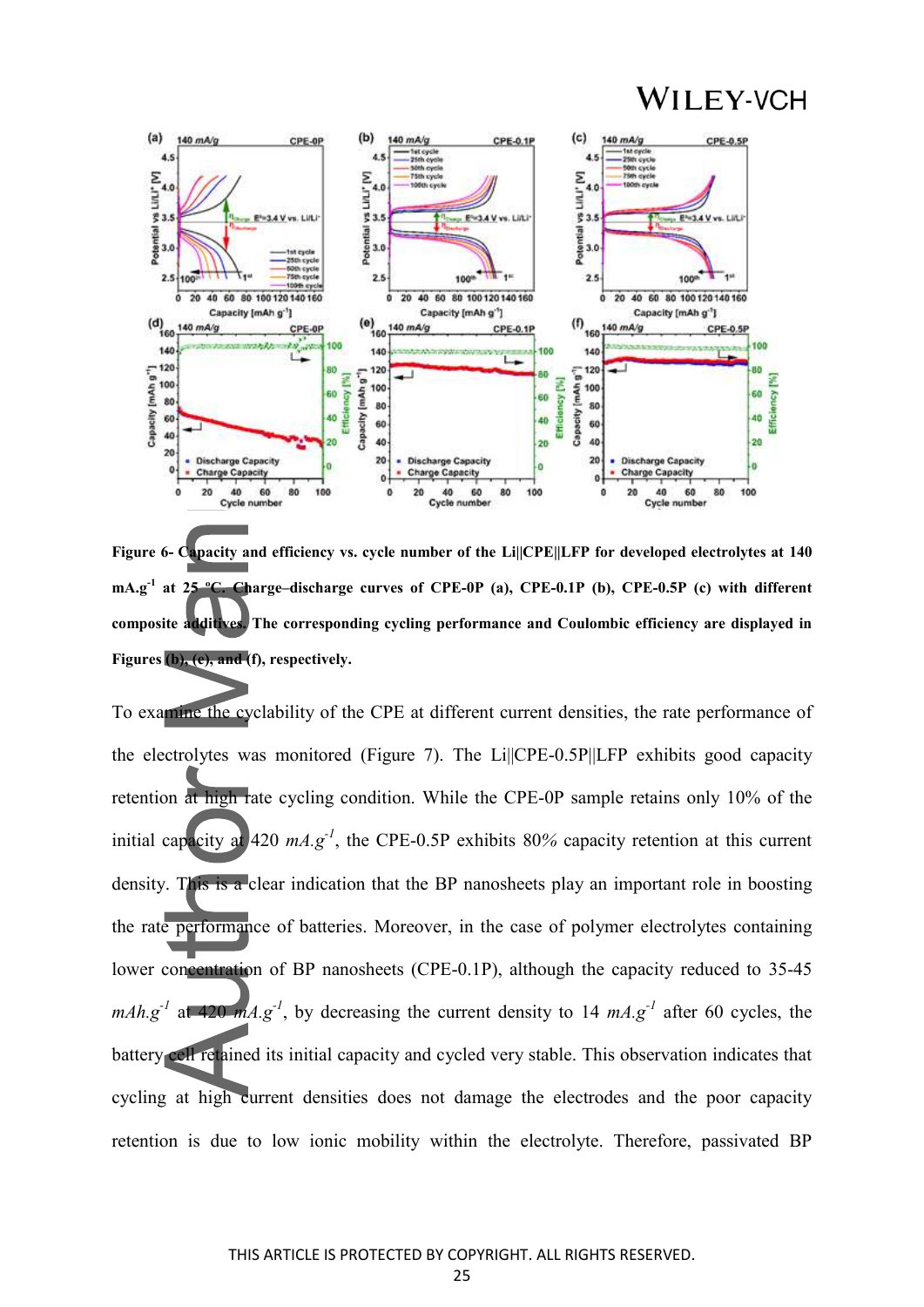nanosheets facilitate Li<sup>+</sup> ion transport and enable the full capacity extraction at high current

densities.



**Figure 7- Electrochemical performance of the developed electrolytes at 25 ºC. Rate capability of the CPE-0P, CPE-0.1P, and CPE-0.5P in Li||CPE||LFP cell.**

#### **7. Conclusions**

In this article, a novel composite polymer electrolyte containing passivated BP nanosheets was designed to achieve one order of magnitude increase in ionic conductivity in comparison to BP-free composites. It was discovered that the passivated BP additives significantly improve the rate cycling stability (up to  $420 \text{ mA} \text{ g}^{-1}$ ). The addition of 0.5 *wt.%* BP effectively decreases the cycling overpotential values to one-fourth over a prolonged cycling of 550 *h* at 1 *mA.cm<sup>-2</sup>*. Molecular dynamic studies of Li<sup>+</sup> ion density profiles and coordination numbers in the interfacial zone suggest that adding passivated BP nanosheets results in lowering the tendency of ion-pair formation. Moreover, the BP nanosheets facilitate the Li<sup>+</sup> ion diffusion through bulk electrolyte by aggregating TFSI- anions and EO groups near their surface. Density functional theory calculations confirmed that the adsorption of the LiTFSI molecule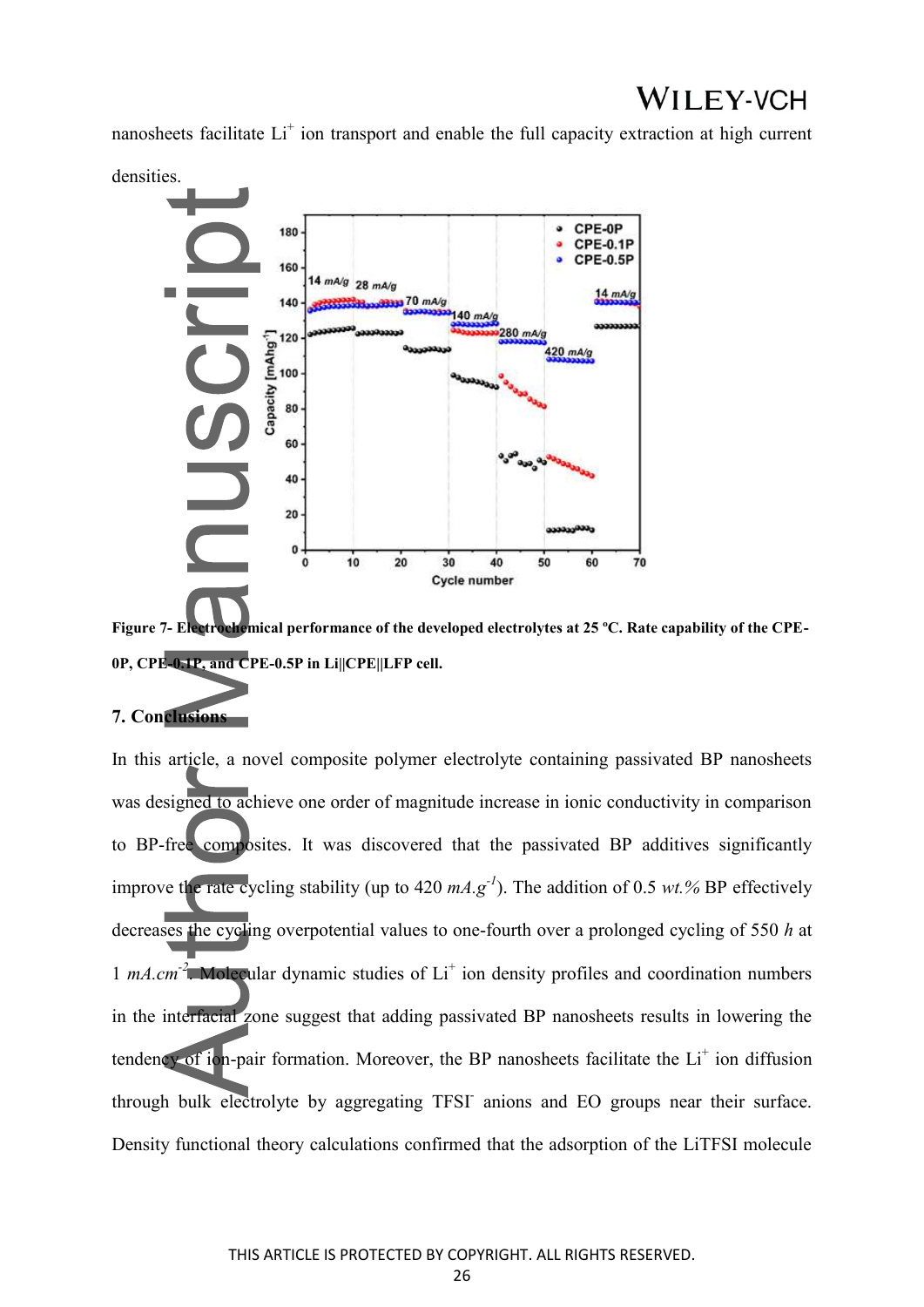at the BP surface increases the bond length of N and Li atoms promoting the dissociation of Li<sup>+</sup> ion from Li salt. These new findings provide a novel platform to incorporate 2D materials in design of ion-conductive polymer electrolytes for rechargeable LMBs.

#### **Supporting Information**

Supporting Information is available from the Wiley Online Library or from the author.

#### **Acknowledgements**

This experimental work is financially supported by the NSF Award number 1620901. The authors acknowledge the characterization facilities provided by University of Illinois at Chicago, Research Resources Center, Electron Microscopy Core and KECK-II facilities of Northwestern University's NU*ANCE* Center. The molecular dynamics simulations reported in this work was funded in part by grants from the Robert A. Welch Foundation (Grant F1599), and the National Science Foundation (CBET-17069698 and DMR-1721512). The authors acknowledge the Texas Advanced Computing Center (TACC) for computing resources. This research also includes calculations carried out on Temple University's HPC resources and thus was supported in part by the NSF through major research instrumentation grant number 1625061 and by the US Army Research Laboratory under contract number W911NF-16-2-0189. We thank Prof. Luciano T. Costa for clarifications on modeling lithium metal wall. The authors acknowledge the financial support from the National Science Foundation award CBET-1805938. In addition, we would like to acknowledge the Advanced Cyberinfrastructure for Education and Research (ACER) group at The University of Illinois at Chicago (URL: https://acer.uic.edu) as well as the National Science Foundation Extreme Science and Engineering Discovery Environment (XSEDE) award no. TG-DMR180106 for providing HPC resources that have contributed to the research results reported in this paper.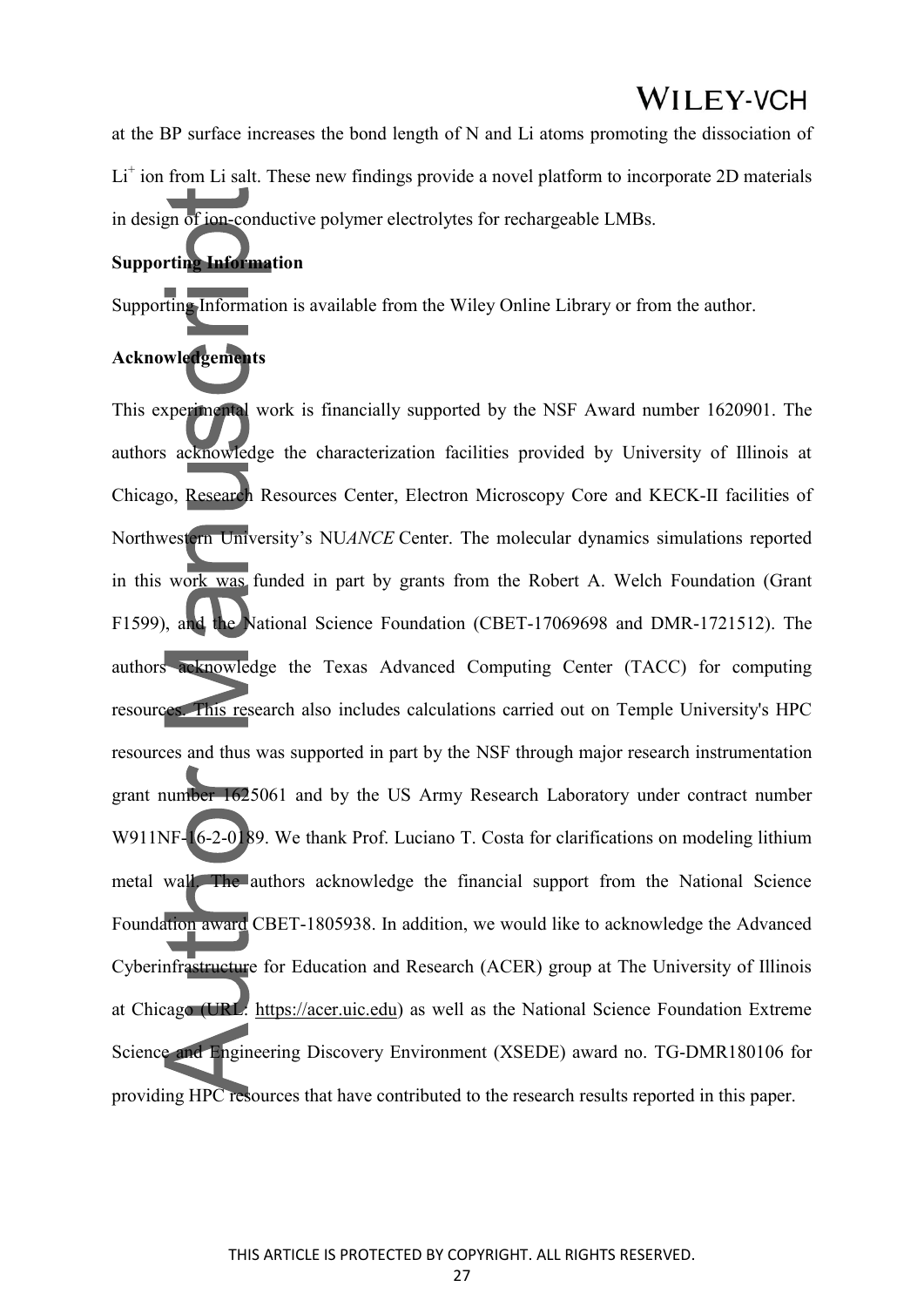#### **Contributions**

R.R. and R.S.Y. initiated the idea and designed the experimental protocols. R.R. carried out the electrolyte synthesis, FT-IR, Raman, NMR characterizations of the passivated BP and developed polymer electrolytes. R.R. and S-B. S. performed XPS tests and analysis. R.R. and S.C. carried out the electrochemical measurements and interpretations. R.R. and A.H.P. contributed in BP exfoliation processes A.H.P. performed the TEM imaging. R.R. and M.G.R. performed DSC analysis. Y. P. and M.C. provided the facilities for rheological tests and performed the relevant analyses. S.M., B.K.W., V.G. carried out MD simulation. V.Y. and F.M. performed DFT calculations. The simulation results were discussed and written in collaboration with S.M., B.K.W., V.G., V.Y., F.M., R.R. and R.S.Y. All the authors contributed to the revision and discussion of the manuscript.



#### **Reference**

- [1] S. J. An, J. Li, C. Daniel, D. Mohanty, S. Nagpure, D. L. Wood, *Carbon N. Y.* **2016**, *105*, 52.
- [2] Q. Li, J. Chen, L. Fan, X. Kong, Y. Lu, *Green Energy Environ.* **2016**, *1*, 18.
- [3] J. Mun, T. Yim, J. H. Park, J. H. Ryu, S. Y. Lee, Y. G. Kim, S. M. Oh, *Sci. Rep.* **2015**, *4*, 5802.
- [4] T. Foroozan, F. A. Soto, V. Yurkiv, S. Sharifi-Asl, R. Deivanayagam, Z. Huang, R. Rojaee, F. Mashayek, P. B. Balbuena, R. Shahbazian-Yassar, *Adv. Funct. Mater.* **2018**, *28*, 1705917 (1.
- [5] K. Kerman, A. Luntz, V. Viswanathan, Y.-M. Chiang, Z. Chen, *J. Electrochem. Soc.* **2017**, *164*, A1731.
- [6] J. M. Tarascon, J. M. Tarascon, M. Armand, M. Armand, *Nature* **2001**, *414*, 359.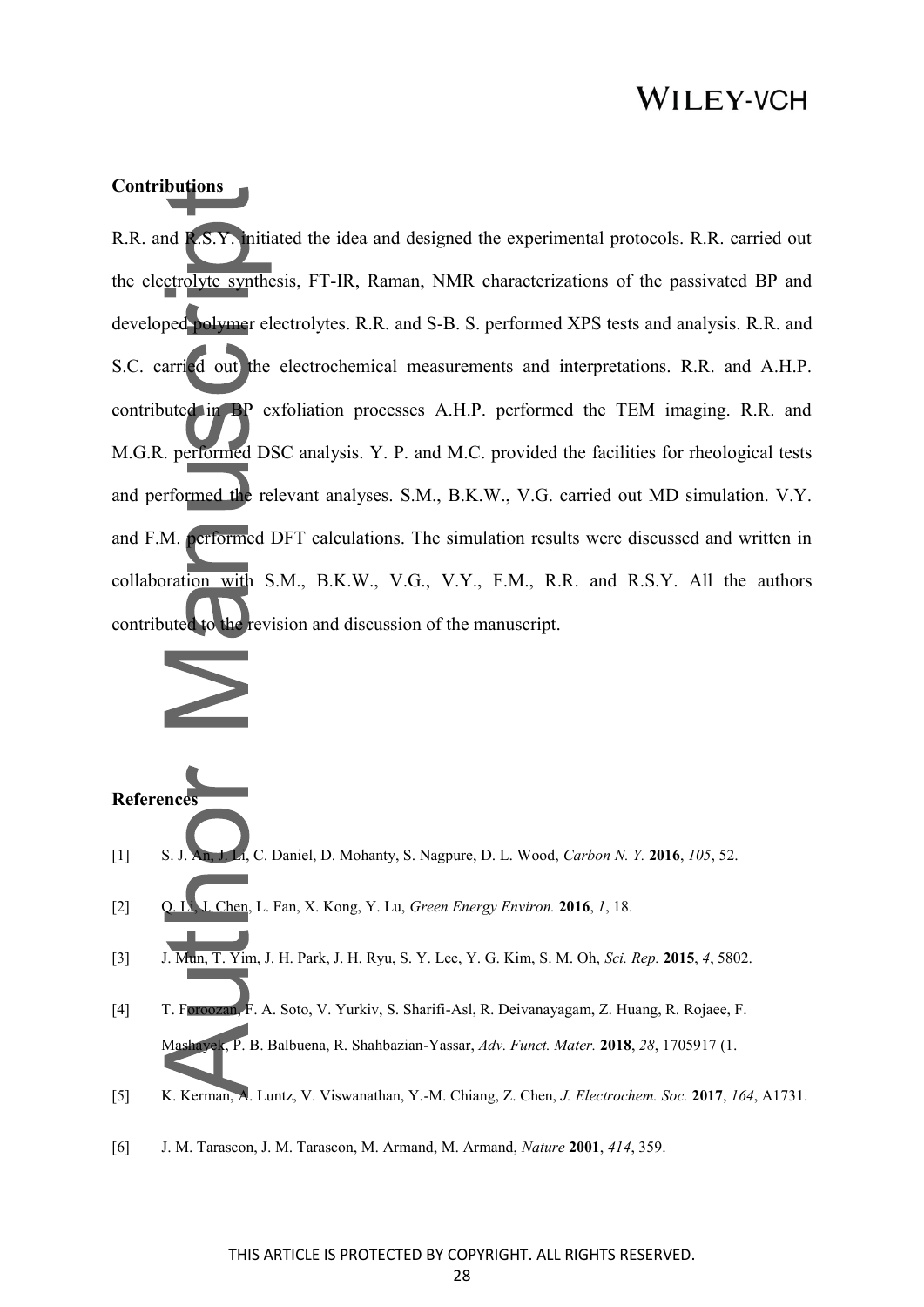- [7] W. Liu, M.-S. Song, B. Kong, Y. Cui, *Adv. Mater.* **2017**, *29*, 1603436.
- [8] L. Long, S. Wang, M. Xiao, Y. Meng, *J. Mater. Chem. A* **2016**, *4*, 10038.
- [9] W. H. Meyer, *Adv. Mater.* **1998**, *10*, 439.
- [10] P. R. Chinnam, S. L. Wunder, *ACS Energy Lett.* **2017**, *2*, 134.
- [11] N. Ohta, K. Takada, L. Zhang, R. Ma, M. Osada, T. Sasaki, *Adv. Mater.* **2006**, *18*, 2226.
- [12] I. Osada, H. De Vries, B. Scrosati, S. Passerini, *Angew. Chemie Int. Ed.* **2016**, *55*, 500.
- [13] Y. Zhu, S. Xiao, Y. Shi, Y. Yang, Y. Hou, Y. Wu, *Adv. Energy Mater.* **2014**, *4*, 1.
- [14] R. Khurana, J. L. Schaefer, L. A. Archer, G. W. Coates, *J. Am. Chem. Soc.* **2014**, *136*, 7395.
- [15] M. Li, W. Zhu, P. Zhang, Y. Chao, Q. He, B. Yang, H. Li, A. Borisevich, S. Dai, *Small* **2016**, 3535.
- [16] R. Tan, R. Gao, Y. Zhao, M. Zhang, J. Xu, J. Yang, F. Pan, *ACS Appl. Mater. Interfaces* **2016**, *8*, 31273.
- [17] M. R. Busche, T. Drossel, T. Leichtweiss, D. A. Weber, M. Falk, M. Schneider, M. L. Reich, H. Sommer, P. Adelhelm, J. Janek, *Nat. Chem.* **2016**, *8*, 1.
- [18] J. Wan, J. Xie, X. Kong, Z. Liu, K. Liu, F. Shi, A. Pei, H. Chen, W. Chen, J. Chen, X. Zhang, L. Zong, J. Wang, L.-Q. Chen, J. Qin, Y. Cui, *Nat. Nanotechnol.* **2019**, *14*, 705.
- [19] L. V. N. R. Ganapatibhotla, J. K. Maranas, *Macromolecules* **2014**, *47*, 3625.
- [20] S. Das, A. Ghosh, *J. Appl. Phys.* **2015**, *117*, 174103.
- [21] M. Hema, P. Tamilselvi, G. Hirankumar, *Ionics (Kiel).* **2017**, *23*, 2707.
- [22] C. Ma, J. Zhang, M. Xu, Q. Xia, J. Liu, S. Zhao, L. Chen, A. Pan, D. G. Ivey, W. Wei, *J. Power Sources* **2016**, *317*, 103.
- [23] D. Lin, W. Liu, Y. Liu, H. R. Lee, P. C. Hsu, K. Liu, Y. Cui, *Nano Lett.* **2016**, *16*, 459.
- [24] N. Zebardastan, M. H. Khanmirzaei, S. Ramesh, K. Ramesh, *Electrochim. Acta* **2016**, *220*, 1.
- [25] C. Tang, K. Hackenberg, Q. Fu, P. M. Ajayan, H. Ardebili, *Nano Lett.* **2012**, *12*, 1152.

#### THIS ARTICLE IS PROTECTED BY COPYRIGHT. ALL RIGHTS RESERVED.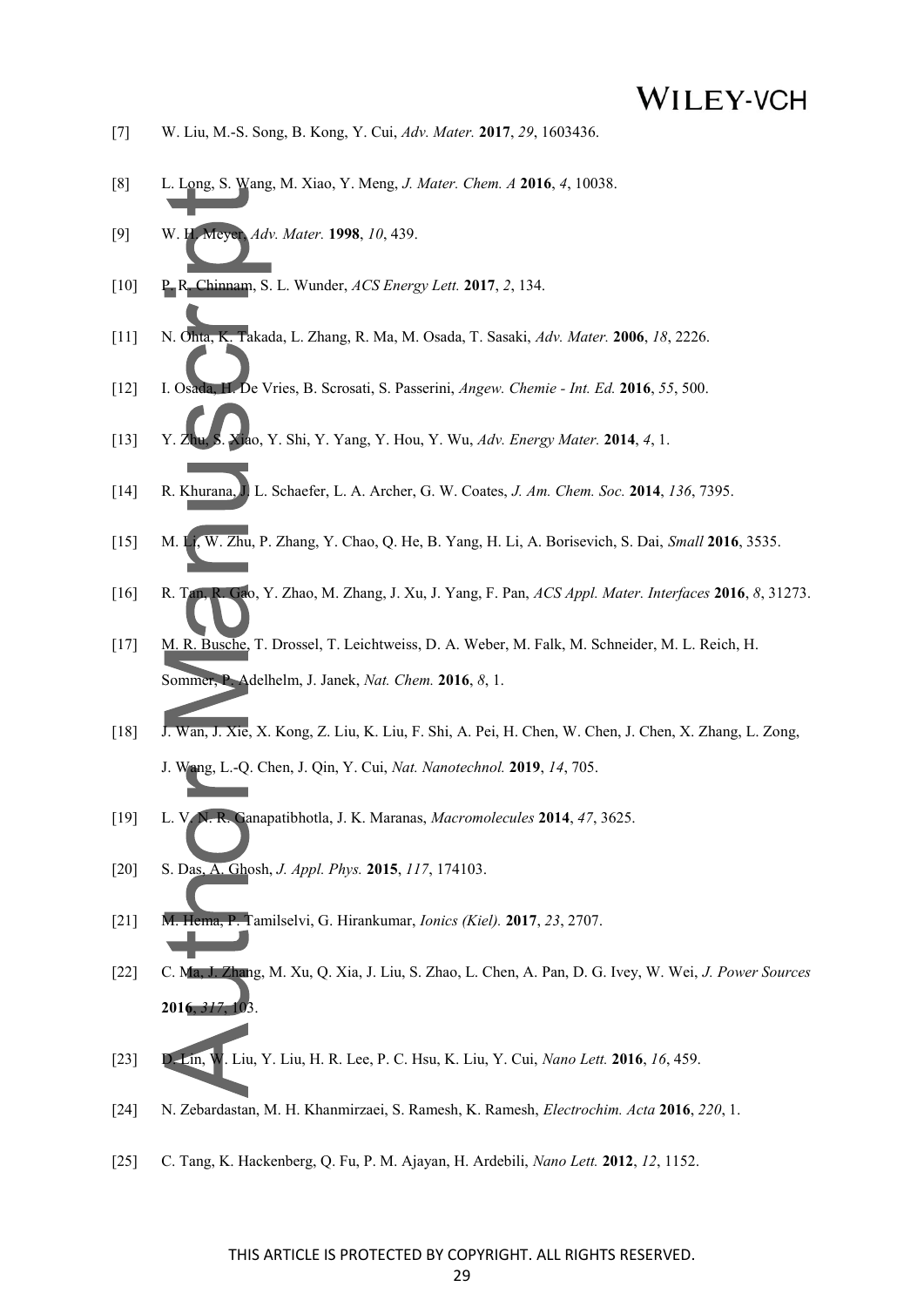- [26] W. Liu, S. W. Lee, D. Lin, F. Shi, S. Wang, A. D. Sendek, Y. Cui, *Nat. Energy* **2017**, *2*, 1.
- [27] B. Wu, L. Wang, Z. Li, M. Zhao, K. Chen, S. Liu, Y. Pu, J. Li, *J. Electrochem. Soc.* **2016**, *163*, A2248.
- [28] M. Yuan, J. Erdman, C. Tang, H. Ardebili, *RSC Adv.* **2014**, *4*, 59637.
- [29] Y.-S. Ye, H. Wang, S.-G. Bi, Y. Xue, Z.-G. Xue, X.-P. Zhou, X.-L. Xie, Y.-W. Mai, *J. Mater. Chem. A* **2015**, *3*, 18064.
- [30] J. Shim, H. J. Kim, B. G. Kim, Y. S. Kim, D.-G. Kim, J.-C. Lee, *Energy Environ. Sci.* **2017**, *10*, 1911.
- [31] F. Xia, H. Wang, Y. Jia, *Nat. Commun.* **2014**, *5*, 1.
- [32] A. Nie, Y. Cheng, S. Ning, T. Foroozan, P. Yasaei, W. Li, B. Song, Y. Yuan, L. Chen, A. Salehi-Khojin, F. Mashayek, R. Shahbazian-Yassar, *Nano Lett.* **2016**, *16*, 2240.
- [33] Y. Cheng, Y. Zhu, Y. Han, Z. Liu, B. Yang, A. Nie, W. Huang, R. Shahbazian-Yassar, F. Mashayek, *Chem. Mater.* **2017**, *29*, 1350.
- [34] M. Umar Farooq, A. Hashmi, J. Hong, *Sci. Rep.* **2015**, *5*, 12482.
- [35] F. Wu, N. Chen, R. Chen, Q. Zhu, G. Tan, L. Li, *Adv. Sci.* **2015**, 1.
- [36] J. Hassoun, R. Verrelli, P. Reale, S. Panero, G. Mariotto, S. Greenbaum, B. Scrosati, *J. Power Sources* **2013**, *229*, 117.
- [37] S. Wu, K. S. Hui, K. N. Hui, *Adv. Sci.* **2018**, *5*.
- [38] C. R. Ryder, J. D. Wood, S. A. Wells, Y. Yang, D. Jariwala, T. J. Marks, G. C. Schatz, M. C. Hersam, *Nat. Chem.* **2016**, *8*, 597.
- [39] V. V. Chaban, E. E. Fileti, O. V. Prezhdo, *ACS Nano* **2017**, *11*, 6459.
- [40] M. T. Edmonds, A. Tadich, A. Carvalho, A. Ziletti, K. M. O'Donnell, S. P. Koenig, D. F. Coker, B. Özyilmaz, A. H. C. Neto, M. S. Fuhrer, *ACS Appl. Mater. Interfaces* **2015**, *7*, 14557.
- [41] J. Lu, J. Wu, A. Carvalho, A. Ziletti, H. Liu, J. Tan, Y. Chen, A. H. Castro Neto, B. Özyilmaz, C. H. Sow, *ACS Nano* **2015**, *9*, 10411.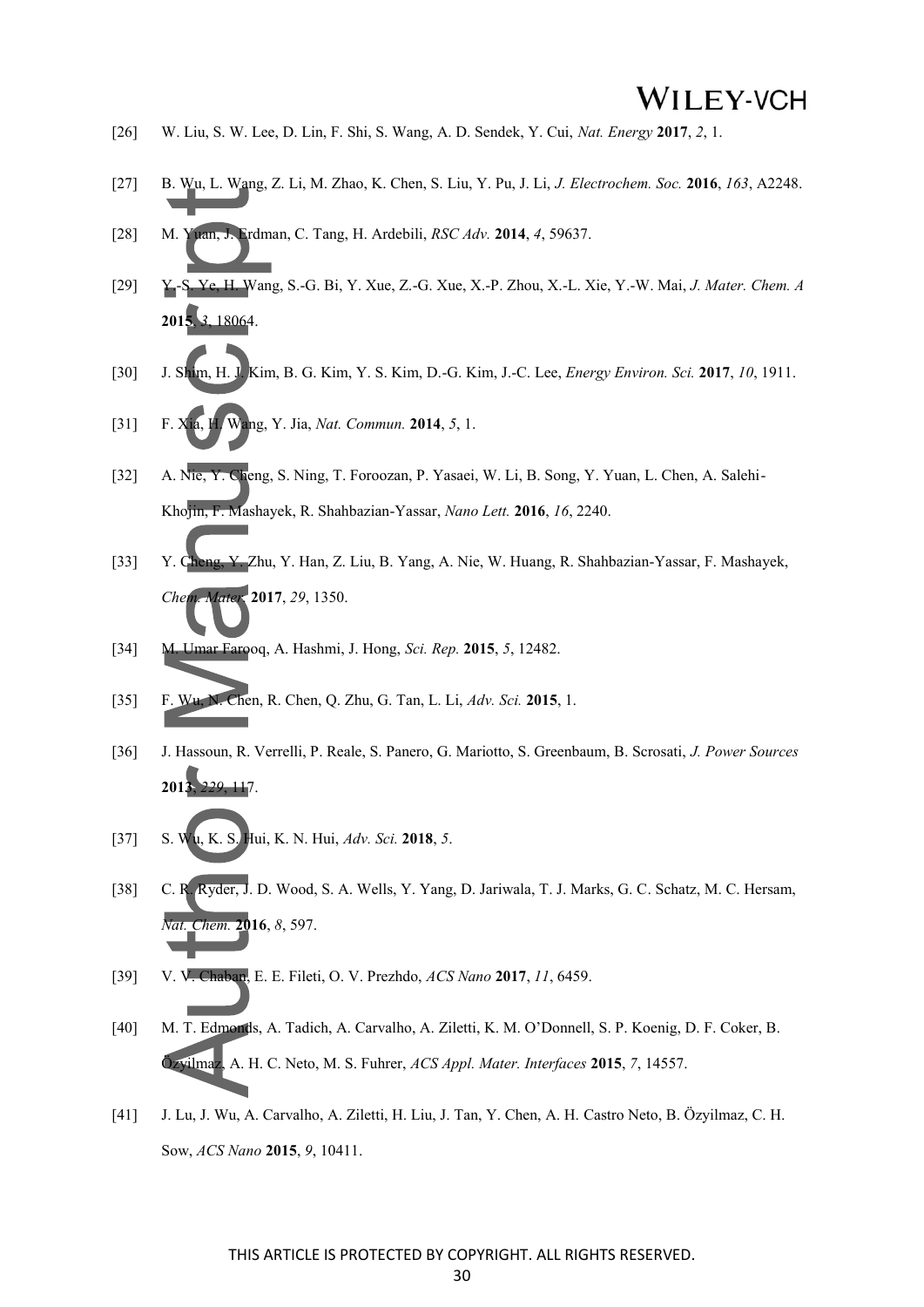- [42] A. Ziletti, A. Carvalho, P. E. Trevisanutto, D. K. Campbell, D. F. Coker, A. H. Castro Neto, *Phys. Rev. B* **2015**, *91*, 085407.
- [43] K. L. Kuntz, R. A. Wells, J. Hu, T. Yang, B. Dong, H. Guo, A. H. Woomer, D. L. Druffel, A. Alabanza, D. Tománek, S. C. Warren, *ACS Appl. Mater. Interfaces* **2017**, *9*, 9126.
- [44] B. Ding, W. Chen, Z. Tang, J. Zhang, *J. Phys. Chem. C* **2016**, *120*, 2149.
- [45] A. Ambrosi, Z. Sofer, M. Pumera, *Angew. Chemie Int. Ed.* **2017**, *56*, 10443.
- [46] H. Kwon, S. W. Seo, T. G. Kim, E. S. Lee, P. T. Lanh, S. Yang, S. Ryu, J. W. Kim, *ACS Nano* **2016**, *10*, 872
- [47] J. D. Wood, S. A. Wells, D. Jariwala, K. S. Chen, E. Cho, V. K. Sangwan, X. Liu, L. J. Lauhon, T. J. Marks, M. C. Hersam, *Nano Lett.* **2014**, *14*, 6964.
- [48] Y. S. Ye, H. Wang, S. G. Bi, Y. Xue, Z. G. Xue, Y. G. Liao, X. P. Zhou, X. L. Xie, Y. W. Mai, *Carbon N. Y.* **2015**, *86*, 86.
- [49] A. Kumar, R. Sharma, M. K. Das, P. Gajbhiye, K. K. Kar, *Electrochim. Acta* **2016**, *215*, 1.
- [50] S. Chen, J. Wang, Z. Zhang, L. Wu, L. Yao, Z. Wei, Y. Deng, D. Xie, X. Yao, X. Xu, *J. Power Sources* **2018**, *387*, 72.
- [51] D. Kim, X. Liu, B. Yu, S. Mateti, L. A. O'Dell, Q. Rong, Y. Chen, *Adv. Funct. Mater.* **2020**, *1910813*, 1.
- [52] Y. Zhu, J. Cao, H. Chen, Q. Yu, B. Li, *J. Mater. Chem. A* **2019**, *7*, 6832.
- [53] J. Yu, X. Huang, C. Wu, X. Wu, G. Wang, P. Jiang, *Polymer (Guildf).* **2012**, *53*, 471.
- [54] M. Cheng, Y. Jiang, W. Yao, Y. Yuan, R. Deivanayagam, T. Foroozan, Z. Huang, B. Song, R. Rojaee, T. Shokuhfar, Y. Pan, J. Lu, R. Shahbazian-Yassar, *Adv. Mater.* **2018**, *30*, 1800615.
- [55] A. R. Polu, H. W. Rhee, *J. Ind. Eng. Chem.* **2016**, *37*, 347.
- [56] Z. Osman, M. I. Mohd Ghazali, L. Othman, K. B. Md Isa, *Results Phys.* **2012**, *2*, 1.
- [57] Z. Osman, M. I. Mohd Ghazali, L. Othman, K. B. Md Isa, *Results Phys.* **2012**, *2*, 1.

#### THIS ARTICLE IS PROTECTED BY COPYRIGHT. ALL RIGHTS RESERVED.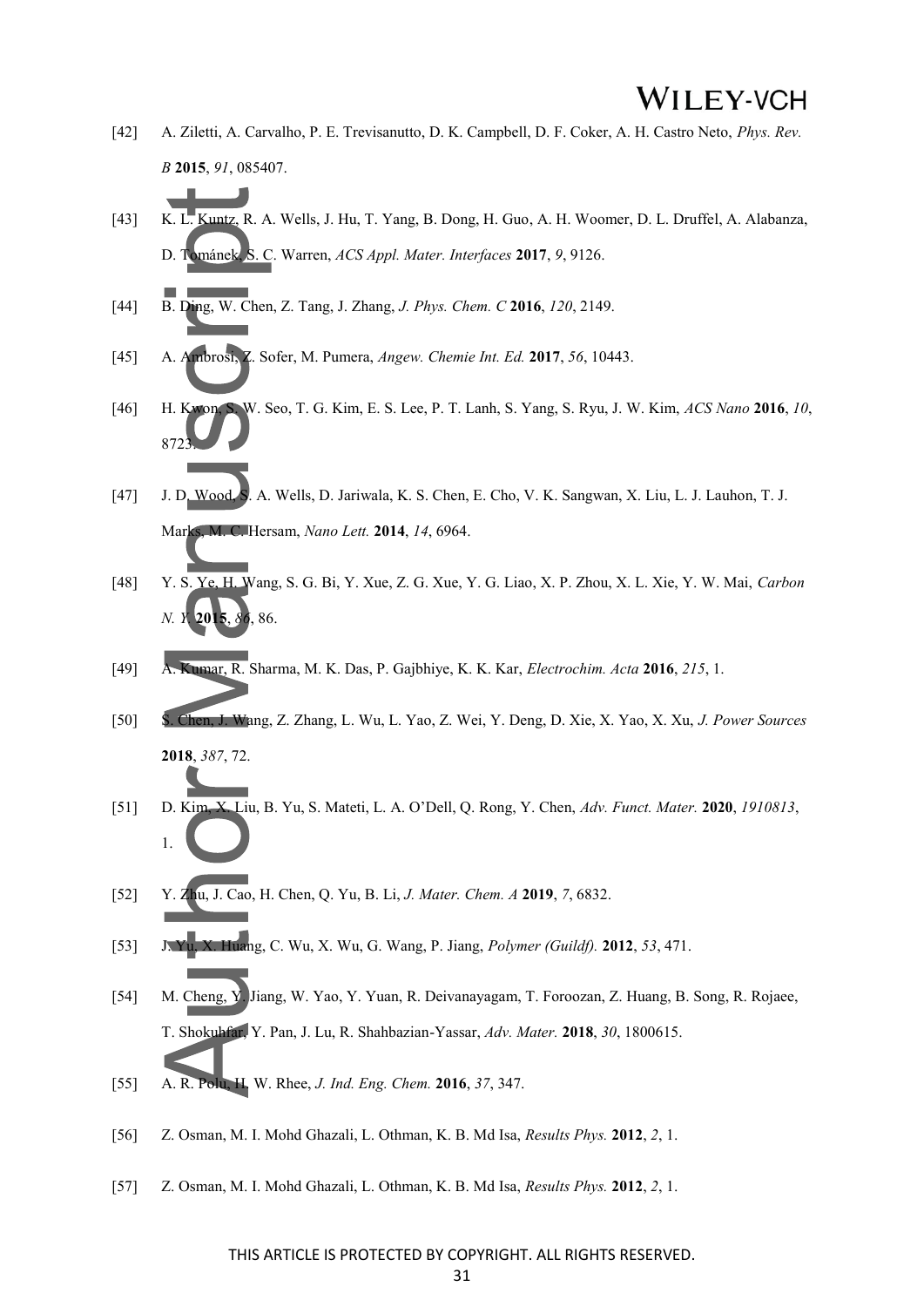- [58] Shalu, S. V.K., S. R.K., *J. Mater. Chem. C* **2015**, *3*, 7305.
- [59] A. Arya, A. L. Sharma, *J. Phys. D. Appl. Phys.* **2017**, *50*, 443002.
- [60] Q. Lu, Y.-B. He, Q. Yu, B. Li, Y. V. Kaneti, Y. Yao, F. Kang, Q.-H. Yang, *Adv. Mater.* **2017**, *29*, 1604460.
- [61] C. Tao, M. Gao, B. Yin, B. Li, Y. Huang, G. Xu, *Electrochim. Acta* **2017**, *257*, 31.
- [62] Z. Liu, Y. Huang, Y. Huang, Q. Yang, X. Li, Z. Huang, C. Zhi, *Chem. Soc. Rev.* **2020**, *49*, 180.
- [63] R. Huston, J. N. Butler, *J. Phys. Chem.* **1968**, *72*, 4263.
- [64] J. Wu, H. Zeng, Q. Shi, X. Li, Q. Xia, Z. Xue, Y. Ye, X. Xie, *J. Power Sources* **2018**, *405*, 7.
- [65] Y. Tong, Y. Xu, D. Chen, Y. Xie, L. Chen, M. Que, Y. Hou, *RSC Adv.* **2017**, *7*, 22728.
- [66] R. Sahoo, A. Pal, T. Pal, *Chem. Commun.* **2016**, *52*, 13528.
- [67] W. Wang, Materials Development for All-Solid-State Battery Electrolytes, University of Michigan, 2017.
- [68] G. Tan, F. Wu, C. Zhan, J. Wang, D. Mu, J. Lu, K. Amine, *Nano Lett.* **2016**, *16*, 1960.
- [69] J. Xi, X. Qiu, X. Ma, M. Cui, J. Yang, X. Tang, W. Zhu, L. Chen, *Solid State Ionics* **2005**, *176*, 1249.
- [70] L. Hu, Z. Tang, Z. Zhang, *J. Power Sources* **2007**, *166*, 226.
- [71] M. Armand, *Solid State Ionics* **1983**, *9*–*10*, 745.
- [72] L. Chen, S. Venkatram, C. Kim, R. Batra, A. Chandrasekaran, R. Ramprasad, *Chem. Mater.* **2019**, *31*,  $45c$
- [73] F. Croce, L. L. Persi, B. Scrosati, F. Serraino-Fiory, E. Plichta, M. A. Hendrickson, *Electrochim. Acta* **2001**, *46*, 2457.
- [74] C. H. Park, D. W. Kim, J. Prakash, Y. K. Sun, *Solid State Ionics* **2003**, *159*, 111.
- [75] J. Evans, C. A. Vincent, P. G. Bruce, *Polymer (Guildf).* **1987**, *28*, 2324.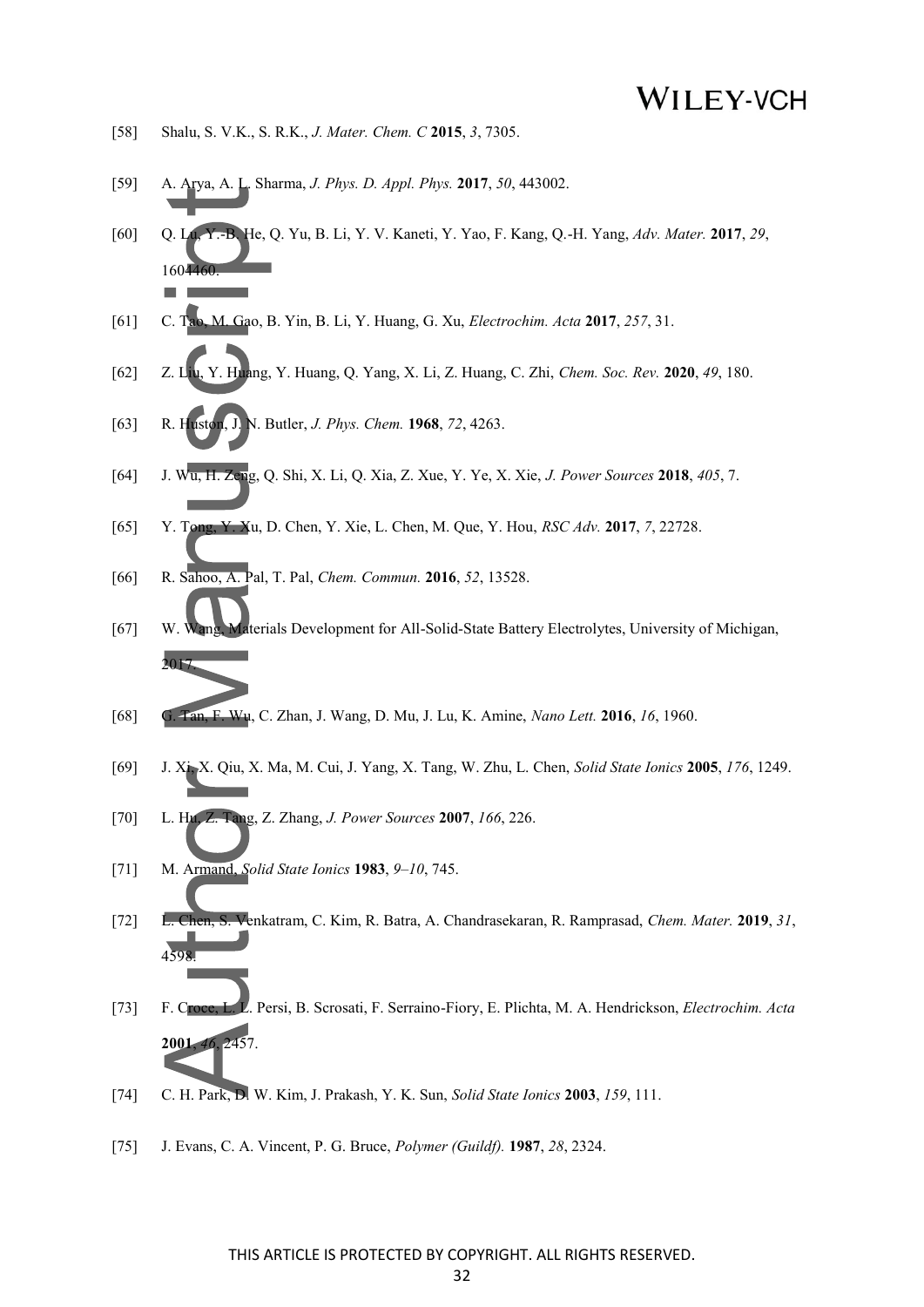- [76] S. Zugmann, M. Fleischmann, M. Amereller, R. M. Gschwind, H. D. Wiemhöfer, H. J. Gores, *Electrochim. Acta* **2011**, *56*, 3926.
- [77] K. D. Fong, J. Self, K. M. Diederichsen, B. M. Wood, B. D. McCloskey, K. A. Persson, *ACS Cent. Sci.* **2019**, *5*, 1250.
- [78] M. Chintapalli, K. Timachova, K. R. Olson, S. J. Mecham, D. Devaux, J. M. Desimone, N. P. Balsara, *Macromolecules* **2016**, *49*, 3508.
- [79] D. M. Pesko, K. Timachova, R. Bhattacharya, M. C. Smith, I. Villaluenga, J. Newman, N. P. Balsara, *J. Electrochem. Soc.* **2017**, *164*, E3569.
- [80] K. N. Wood, M. Noked, N. P. Dasgupta, *ACS Energy Lett.* **2017**, *2*, 664.
- [81] A. Wang, S. Kadam, H. Li, S. Shi, Y. Qi, *npj Comput. Mater.* **2018**, *4*, 15 (1.
- [82] M. Todd, R. D. Armstrong, In *Solid State Electrochemistry (Chemistry of Solid State Materials)*; Bruce, P. G., Ed.; Cambridge University Press, 1997; pp. 264–291.
- [83] E. Peled, *J. Electrochem. Soc.* **1979**, *126*, 2047.
- [84] F. S. Li, Y. S. Wu, J. Chou, M. Winter, N. L. Wu, *Adv. Mater.* **2014**, *27*, 130.
- [85] D. Lv, Y. Shao, T. Lozano, W. D. Bennett, G. L. Graff, B. Polzin, J. Zhang, M. H. Engelhard, N. T. Saenz, W. A. Henderson, P. Bhattacharya, J. Liu, J. Xiao, *Adv. Energy Mater.* **2015**, *5*, 1.
- [86] I. Rey, P. Johansson, J. Lindgren, J. C. Lassègues, J. Grondin, L. Servant, *J. Phys. Chem. A* **1998**, *102*, 3249.
- [87] L. Edman, *J. Phys. Chem. B* **2000**, *104*, 7254.
- [88] J.-C. Lassègues, J. Grondin, D. Talaga, *Phys. Chem. Chem. Phys.* **2006**, *8*, 5629.
- [89] I. Rey, J. C. Lassègues, J. Grondin, L. Servant, *Electrochim. Acta* **1998**, *43*, 1505.
- [90] M. Ulaganathan, C. M. Mathew, S. Rajendran, *Electrochim. Acta* **2013**, *93*, 230.
- [91] S. Mogurampelly, O. Borodin, V. Ganesan, *Annu. Rev. Chem. Biomol. Eng* **2016**, *7*, 349.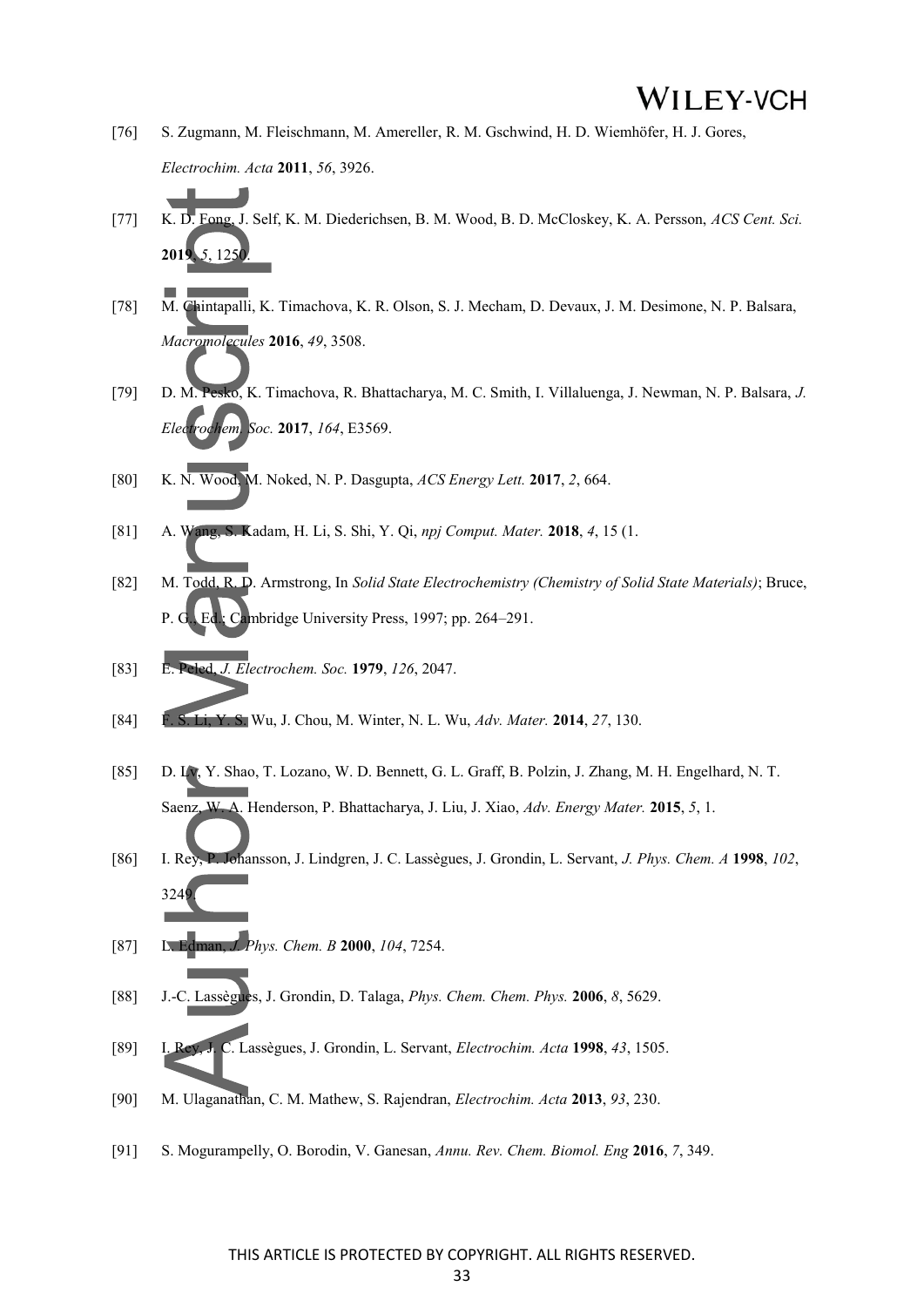- [92] M. Suchitra, In *Advanced Topics in Characterization of Composites*; Kessler, M. R., Ed.; Trafford Publishing, 2004; pp. 11–33.
- [93] J. Bicerano, *Prediction of Polymers, Third Edition , Revised and Expanded*; 2002.
- [94] C. Comminges, R. Barhdadi, M. Laurent, M. Troupel, *J. Chem. Eng. Data* **2006**, *51*, 680.
- [95] M. P. Longinotti, H. R. Corti, *J. Phys. Chem. B* **2009**, *113*, 5500.
- [96] D. Bresser, S. Lyonnard, C. Iojoiu, L. Picard, S. Passerini, *Mol. Syst. Des. Eng.* **2019**, *4*, 779.
- [97] N. Hasan, M. Pulst, M. H. Samiullah, J. Kressler, *J. Polym. Sci. Part B Polym. Phys.* **2019**, *57*, 21.
- [98] H. Sasabe, S. Saito, *Polym. J.* **1972**, *3*, 624.
- [99] M. Ebadi, L. T. Costa, C. M. Araujo, D. Brandell, *Electrochim. Acta* **2017**, *234*, 43.
- [100] S. M. Eo, E. Cha, D. W. Kim, *J. Power Sources* **2009**, *189*, 766.
- [101] Z. Ogumi, *Electrochemistry* **2010**, *78*, 319.
- [102] H. Zhang, C. Li, M. Piszcz, E. Coya, T. Rojo, L. M. Rodriguez-Martinez, M. Armand, Z. Zhou, *Chem. Soc. Rev.* **2017**, *46*, 797.

# OUTPIN